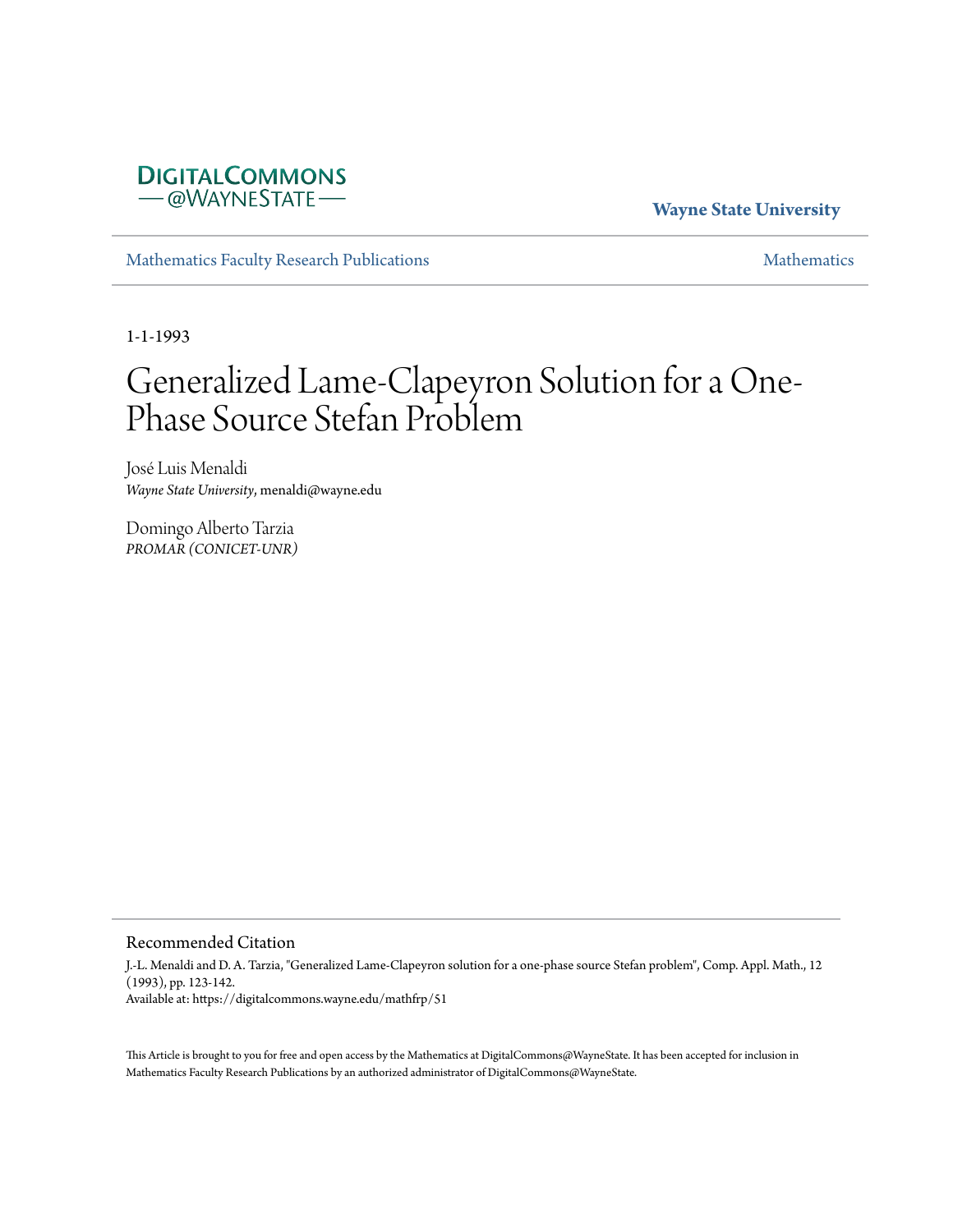# GENERALIZED LAME-CLAPEYRON SOLUTION FOR A ONE-PHASE SOURCE STEFAN PROBLEM

Jos´e Luis Menaldi *<sup>∗</sup>* Domingo Alberto Tarzia *†*

#### **ABSTRACT**

In this paper we obtain a generalized Lamé-Clapeyron solution for a one-phase Stefan problem with a particular type of sources. Necessary and sufficient conditions are given in order to characterize the source term which provides a unique solution. Some estimates on the free boundary and the temperature are presented. In particular, asymptotic expansions are given for small Stefan number and source.

**KEY WORDS** Stefan problem, similarity variable, Lamé-Clapeyron solution, phasechange problem, free boundary problems, exact solutions, asymptotic expansions, quasisteady-state method.

**1985 AMS Subject Classification** 35R35, 80A20, 35K05, 35C05.

*<sup>∗</sup>*Department of Mathematics, College of Liberal Arts, Wayne State University, Detroit, Michigan 48202, USA.

<sup>&</sup>lt;sup>†</sup>PROMAR (CONICET-UNR), Instituto de Matemática "Beppo Levi", Facultad de Ciencias Exactas, Ing. y Agr., Universidad Nacional de Rosario, Av. Pellegrini 250, 2000 Rosario, ARGENTINA.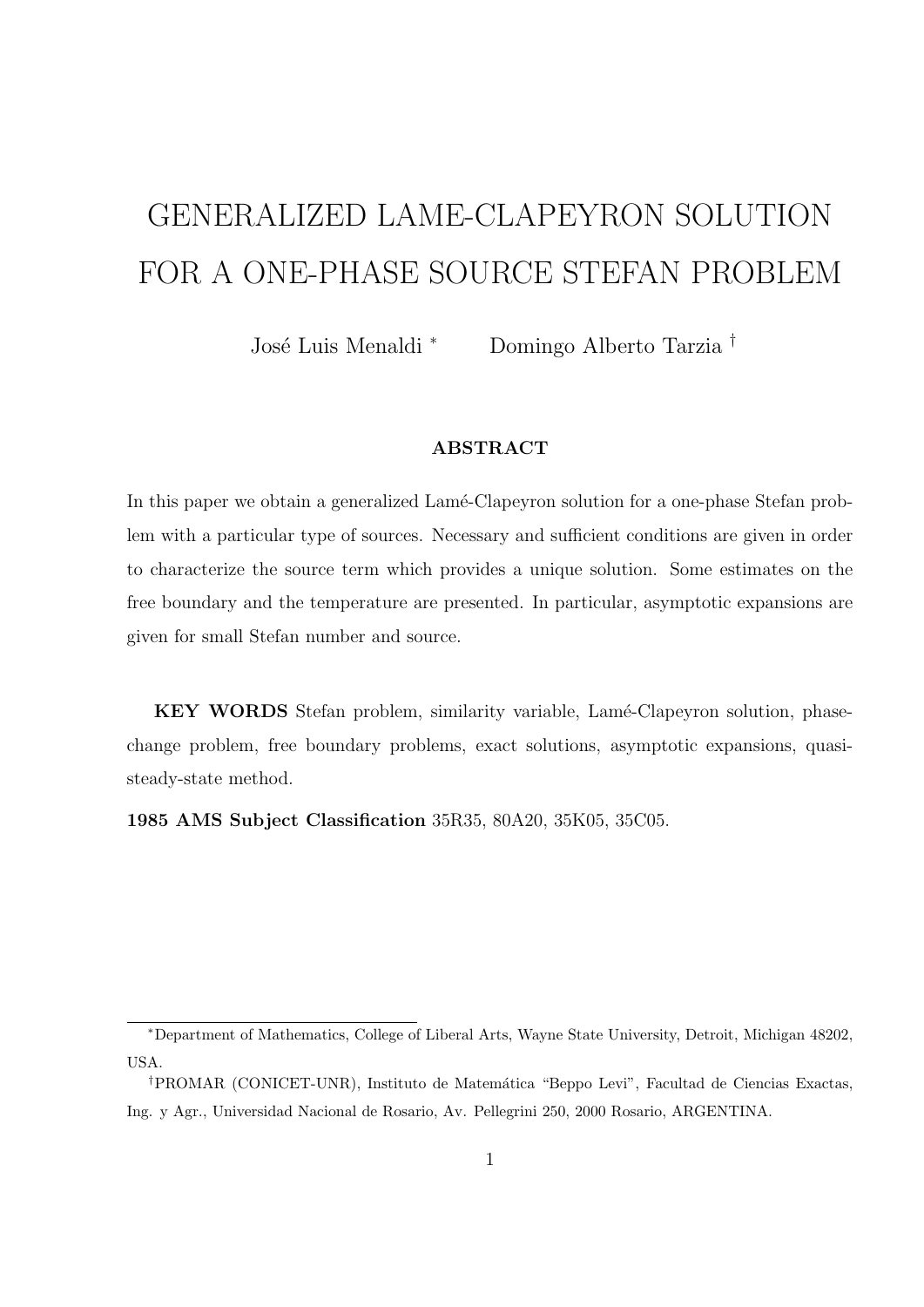## **I. Introduction**

It is well-known the classic Lamé-Clapeyron solution for the one-phase Stefan problem corresponding to a semi-infinite material with constant thermal coefficients [1, 7, 13]. Without loss of generality, we suppose the phase-change temperature is 0*◦C*. We consider the following fusion problem: the material is initially in solid phase at the melting temperature and for all possible instant we have a constant temperature  $B > 0$  on the fixed face  $x = 0$ . The problem consists in finding the liquid-solid interface (free boundary)  $x = s(t) > 0$ , defined for  $t > 0$  with  $s(0) = 0$ , and the liquid temperature  $\theta = \theta(x, t) > 0$ , defined for  $0 < x < s(t)$ ,  $t > 0$ , such that they satisfy the following conditions:

(1) (i) 
$$
\rho c \theta_t - k \theta_{xx} = 0, 0 < x < s(t), t > 0,
$$
  
\n(ii)  $\theta(0, t) = B > 0, t > 0,$   
\n(iii)  $\theta(s(t), t) = 0, t > 0,$   
\n(iv)  $k \theta_x(s(t), t) = -\rho \ell \dot{s}(t), t > 0,$   
\n(v)  $s(0) = 0,$ 

where  $k > 0$  is the thermal conductivity,  $\rho > 0$  the mass density,  $c > 0$  the specific heat and  $\ell > 0$  the latent heat of fusion.

We denote by  $\alpha = \frac{k}{\alpha}$  $\frac{k}{\rho c} > 0$  the diffusion coefficient and Ste =  $\frac{Bc}{\ell} > 0$  the Stefan number. We shall denote  $a =$ *√*  $\overline{\alpha} = \sqrt{\frac{k}{\alpha}}$  $\frac{k}{\rho c} > 0$ , for convenience in the notation.

The solution of problem  $(1)$  is given by  $[1, 2, 7, 9, 12]$ :

(2) 
$$
s_0(t) = 2a\xi_0\sqrt{t}, \ \theta_0(x,t) = B[1 - \frac{1}{\text{erf}(\xi_0)}\text{erf}(\frac{x}{2a\sqrt{t}})],
$$

where  $\xi_0 > 0$  is the unique solution of the following equation:

(3) 
$$
F_0(x) = \frac{\text{Ste}}{\sqrt{\pi}}, \ x > 0
$$

with the notation

(4) 
$$
F_0(x) = x \exp(x^2) \operatorname{erf}(x),
$$

$$
\operatorname{erf}(x) = \frac{2}{\sqrt{\pi}} \int_0^x \exp(-u^2) du \text{ (error function)}.
$$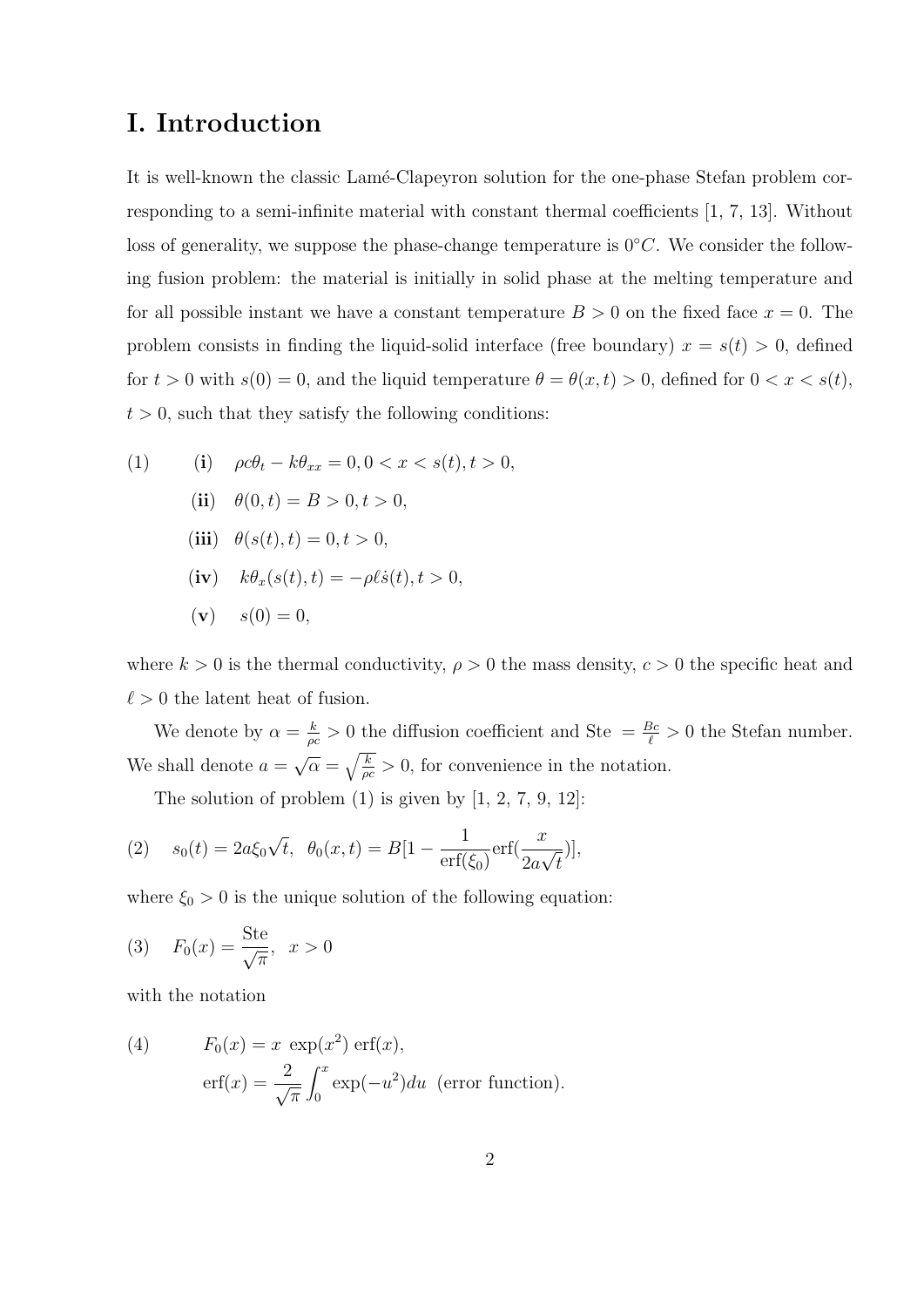In the present paper, we consider a generalization of the equation (1-i) by

(1-i-bis)  $\rho c \theta_t - k \theta_{xx} = g(x, t), \quad 0 < x < s(t), \quad t > 0,$ 

where  $g = g(x, t)$  represents a source term for the heat equation. We shall denote with (P) the problem corresponding to conditions  $(1-i-bis)$  and  $(1-i\cdots v)$ . In many physical applications a volumetric heating/ cooling terms is considered. For the singular case

(5) 
$$
g(x,t) = \rho \ell \frac{1}{t} \beta \left( \frac{x}{2a\sqrt{t}} \right),
$$

where  $\beta = \beta(\eta)$  is any function with appropriate regularity properties (for instance,  $\beta \in$ either  $C^0(\mathbb{R}^+)$  or  $C^1(\mathbb{R}^+)$ , we prove necessary and sufficient conditions for the function  $\beta$  to have an exact solution for problem (P). This exact solution can be considered as a generalized Lamé-Clapeyron solution for the one-phase Stefan problem (P) with  $\beta \neq 0$ . Because of the singularity of the source, (P) can be regarded as an ill-posed problem. For a general theory on one-phase Stefan problem we refer to [1, 4, 5, 9].

We shall denote by  $(N - n)$  the formula  $(n)$  of Section *N* and we shall omit *N* in the same paragraph. Idem for theorems, lemmas, corollaries, remarks and notes.

In  $\S$ II, we characterize the set of function  $\beta$  for which a unique generalized Lame-Clapeyron solution exists, given by  $(II-10)$ ,  $(II-11)$  and  $(II-12)$ . For that we define a function *Z* by (II-30) or (II-33), which permit us to obtain a unique solution, as well as either several solutions or no solutions at all. Similar situations has been recently found in other similarity solutions for the Stefan problem [6].

In *§*III, we consider the problem for small Stefan number Ste *≪* 1 which is characterized for the quasi-steady-state solution when function  $\beta$  is constant and given by  $\beta(\eta) = \beta(0) < 1$ .

In *§*IV, we give several estimates for the temperature and free boundary.

## **II. Generalized Lam´e-Clapeyron Solution**

We consider the following free boundary problem for the heat equation: Find the free boundary  $x = s(t) > 0$ , defined for  $t > 0$  and  $s(0) = 0$ , and the temperature  $\theta = \theta(x, t) > 0$ , defined for  $0 < x < s(t)$ ,  $t > 0$ , such that they satisfy the following conditions:

$$
\textbf{(P)}\quad \rho c\theta_t - k\theta_{xx} = g(x,t), \ \ 0 < x < s(t), \ \ t > 0,
$$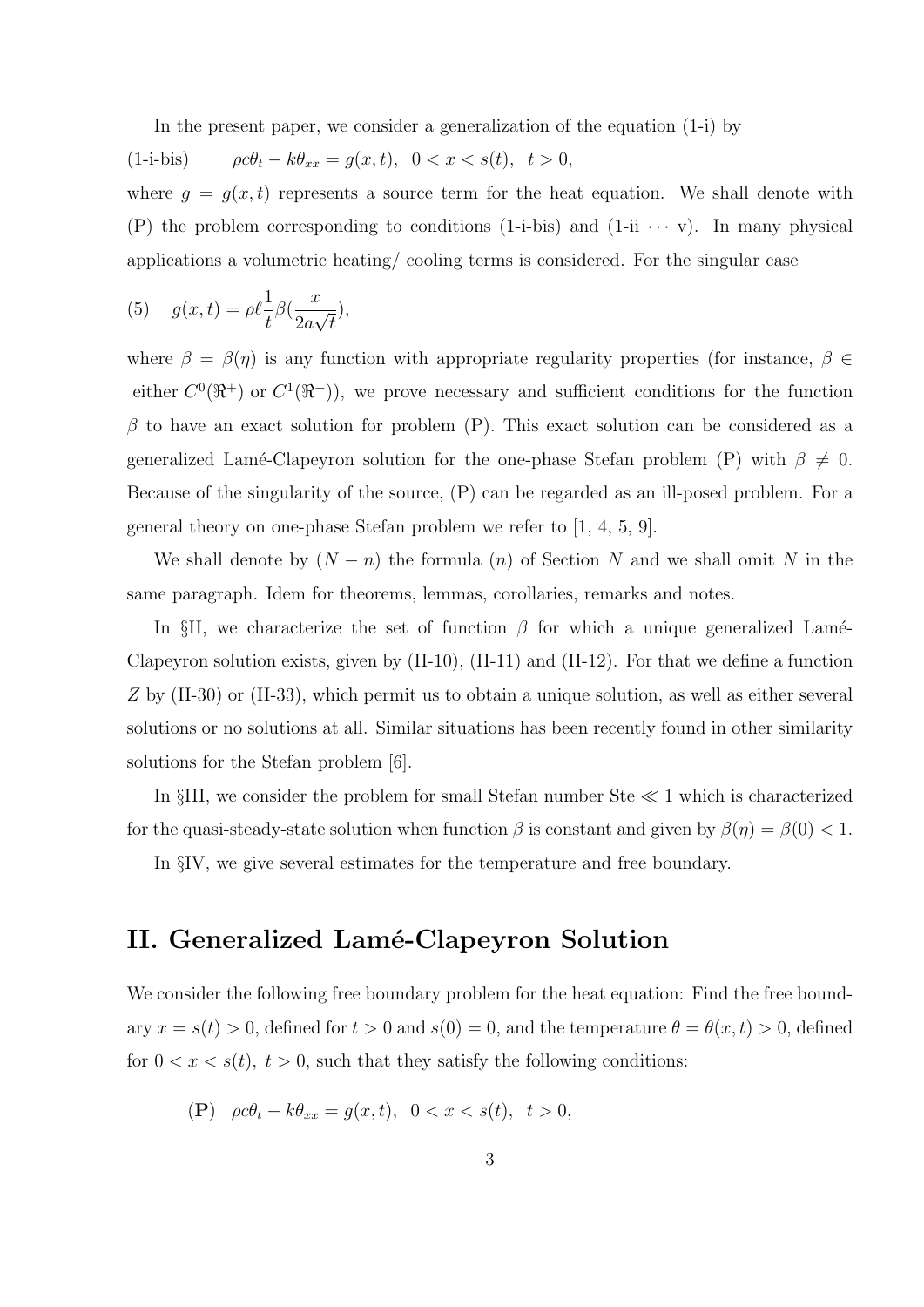$$
\theta(0, t) = B > 0, \quad t > 0,
$$
  
\n
$$
\theta(s(t), t) = 0, \quad t > 0,
$$
  
\n
$$
k\theta_x(s(t), t) = -\rho \ell \dot{s}(t), \quad t > 0, \quad s(0) = 0,
$$

for a given source function  $g = g(x, t)$ , fixed face temperature  $B > 0$  and constant thermal coefficients  $k, \rho, c, \ell > 0$ .

Since our interest is finding solutions of the Lamé-Clapeyron type for problem **(P)**, we apply the immobilization domain method [3, 8, 12], that is, we are looking for solutions of the following type

$$
(1) \quad \theta(x,t) = T(y)
$$

where the new independent spatial variable *y* is defined by

$$
(2) \quad y = \frac{x}{s(t)}.
$$

In this case, the problem  $(P)$  is transformed as follows: *Find functions*  $T = T(y)$ *, defined*  $for 0 < y < 1, and s = s(t), defined for t > 0 such that$ 

(3) 
$$
s(t)\dot{s}(t) y T'(y) + a^2 T''(y) = -\frac{s^2(t)}{\rho c} g(y s(t), t), 0 < y < 1, t > 0,
$$

$$
T(0) = B > 0, T(1) = 0, T'(1) = -\frac{\rho \ell}{k} s(t)\dot{s}(t), t > 0, s(0) = 0.
$$

We must have necessarily that  $s(t)\dot{s}(t) = Const.$ , i.e.

$$
(4) \t s(t) = 2a\xi\sqrt{t},
$$

where the dimensionless parameter  $\xi > 0$  is unknown. Then, from (3) and (4), and for the source term  $g$ , given by expression  $(I-5)$ , we obtain the following problem:

(5) 
$$
T''(y) + 2\xi^2 y T'(y) = -\frac{4\xi^2}{\rho c} \beta(\xi y), \quad 0 < y < 1,
$$

$$
T(0) = B, \quad T(1) = 0, \quad T'(1) = -\frac{2\ell}{c} \xi^2.
$$

If we define

(6) 
$$
R(\eta) = T(\frac{\eta}{\xi})
$$
 (or  $T(y) = R(\xi y)$ ),  $\eta = \xi y$ ,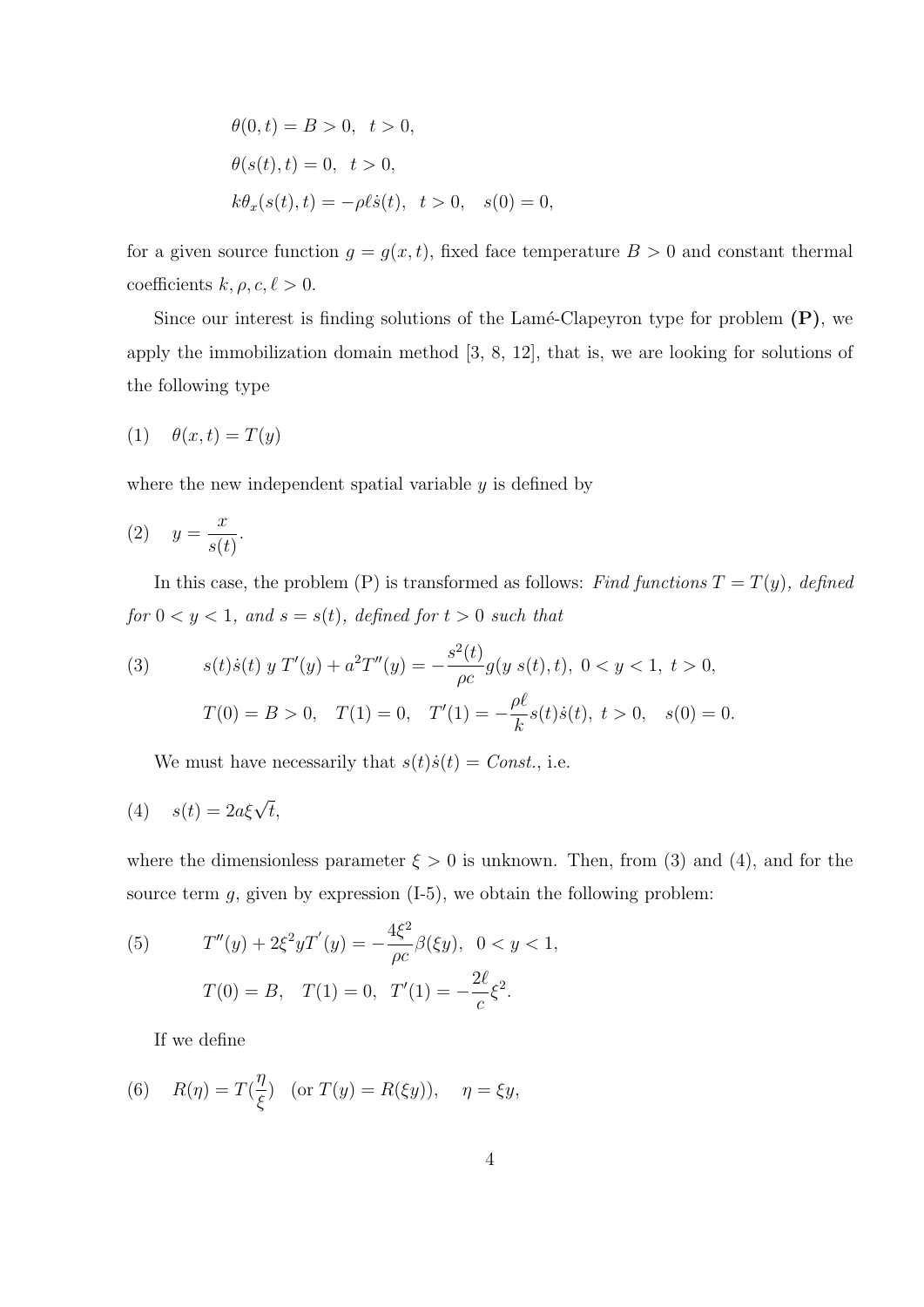problem (5) is equivalent to

(7) 
$$
R''(\eta) + 2\eta R'(\eta) = -\frac{4\ell}{c}\beta(\eta), \ \ 0 < \eta < \xi,
$$

$$
R(0) = B, \ \ R(\xi) = 0, \ \ R'(\xi) = -\frac{2\ell}{c}\xi.
$$

After some elementary computations the solution  $R = R(\eta)$  and  $\xi > 0$  of problem (7) is given explicitly by

(8) 
$$
R(\eta) = B - \frac{\ell \sqrt{\pi}}{c} \xi \exp(\xi^2) \operatorname{erf}(\eta) +
$$

$$
+ \frac{4\ell}{c} \int_0^{\eta} \left[ \int_r^{\xi} \beta(y) \exp(y^2) dy \right] \exp(-r^2) dr, \quad 0 < \eta < \xi,
$$

where  $\xi > 0$  must verify the condition

$$
(9) \t R(\xi) = 0.
$$

Taking into account (I-4), we can do an integration into condition  $R(\xi) = 0$  and we obtain that the number  $\xi > 0$  must verify the equation:

(10) 
$$
F(x, \beta) = \frac{\text{Ste}}{\sqrt{\pi}}, \ x > 0,
$$

where function  $F = F(x) = F(x, \beta)$  is defined for  $x > 0$  and  $\beta = \beta(r)$  by the expression

(11) 
$$
F(x, \beta) = F_0(x) - 2 \int_0^x \exp(r^2) \operatorname{erf}(r) \beta(r) dr.
$$

**Note 1.** From now on we shall note with  $x > 0$  the dimensionless first variable of function *F* and the spatial variable for the temperature  $\theta$ .  $\Box$ 

Therefore, we have obtained the following abstract theorem in the case where equation (10) has at least one solution  $\xi > 0$ .

**THEOREM 1**. An explicit solution of problem (P) with the source term *g*, defined by (I-5), as function of  $\beta$ , is given by:

(12) 
$$
\theta(x,t) = B\{1 - \frac{\sqrt{\pi}}{\text{Ste}} \xi \exp(\xi^2) \text{ erf}(\eta) + \frac{4}{\text{Ste}} \int_0^{\eta} \left[ \int_r^{\xi} \beta(y) \exp(y^2) dy \right] \exp(-r^2) dr \},
$$

$$
s(t) = 2a\xi \sqrt{t}, \quad \eta = \frac{x}{2a\sqrt{t}} \in (0,\xi),
$$

where the number  $\xi > 0$  is a solution of equation (10).  $\Box$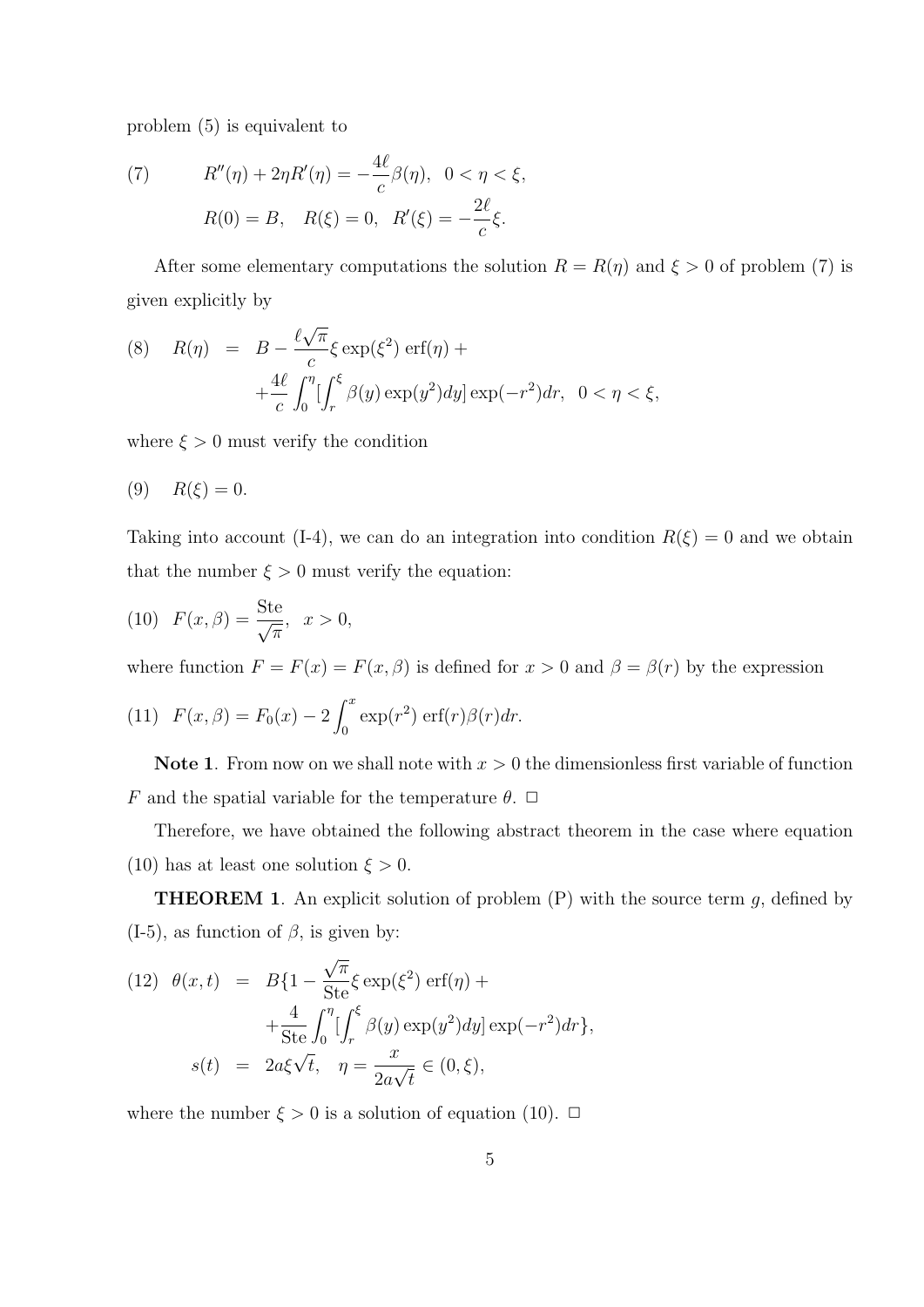**Remark 1**. Function *F* satisfies the following properties:

(13) 
$$
F(0^+, \beta) = 0
$$
,

(14) 
$$
\frac{\partial F}{\partial x}(x,\beta) = \frac{2x}{\sqrt{\pi}} + \exp(x^2) \operatorname{erf}(x)[1 + 2x^2 - 2\beta(x)],
$$

(15) 
$$
\frac{\partial^2 F}{\partial x^2}(x,\beta) = \frac{4}{\sqrt{\pi}}(1+x^2) + 2F_0(x)(3+2x^2) - 4\left[\frac{1}{\sqrt{\pi}} + F_0(x)\right]\beta(x) - 2\exp(x^2)\operatorname{erf}(x)\beta'(x).
$$

It is clear that (14) and (15) are meaningful when  $\beta$  is continuous and continuous differentiable, respectively. The space where  $\beta(\cdot)$  will be considered has not been yet defined.  $\Box$ 

**LEMMA 2**. Function *F* satisfies the following properties:

(i) 
$$
\frac{\partial F}{\partial x}(x, \beta) > 0 \Longleftrightarrow \beta(x) < \psi_0(x)
$$

where function  $\psi_0 = \psi_0(x)$  is defined by

(16) 
$$
\psi_0(x) = \frac{1}{2} + x^2 + \frac{x}{\sqrt{\pi}} G(x), \quad G(x) = \frac{\exp(-x^2)}{\text{erf}(x)}, \quad x > 0.
$$

 $(iii)$   $\frac{\partial^2 F}{\partial x^2}$  $\frac{\partial F}{\partial x^2}(x,\beta) \geq 0$ ,  $\forall x > 0$  if and only if  $\beta$  verifies the following differential inequality:  $(17)$   $\beta'(x) + M'(x)\beta(x) \leq N(x), \forall x > 0,$ 

where functions *M* and *N* are defined by

(18) 
$$
M(x) = x^2 + \log(\text{erf}(x)), \quad x > 0,
$$
  
\n $N(x) = x(3 + 2x^2) + \frac{2}{\sqrt{\pi}}(1 + x^2)G(x), \quad x > 0.$ 

(iii) The differential inequality (17) implies that function  $\beta$  necessarily satisfies the following inequality  $\beta(x) \leq \psi_{C_{\beta}}(x)$ ,  $\forall x > 0$ , where function  $\psi_C$  is defined by

(19) 
$$
\psi_C(x) = \psi_0(x) + CG(x), \quad x > 0 (C \in \mathbb{R}),
$$

and  $C_{\beta}$  is supposed to be a real number (finite) which is defined by  $C_{\beta} = \lim_{x\to 0^+} [\beta(x) \text{ erf}(x)],$ as function of *β*.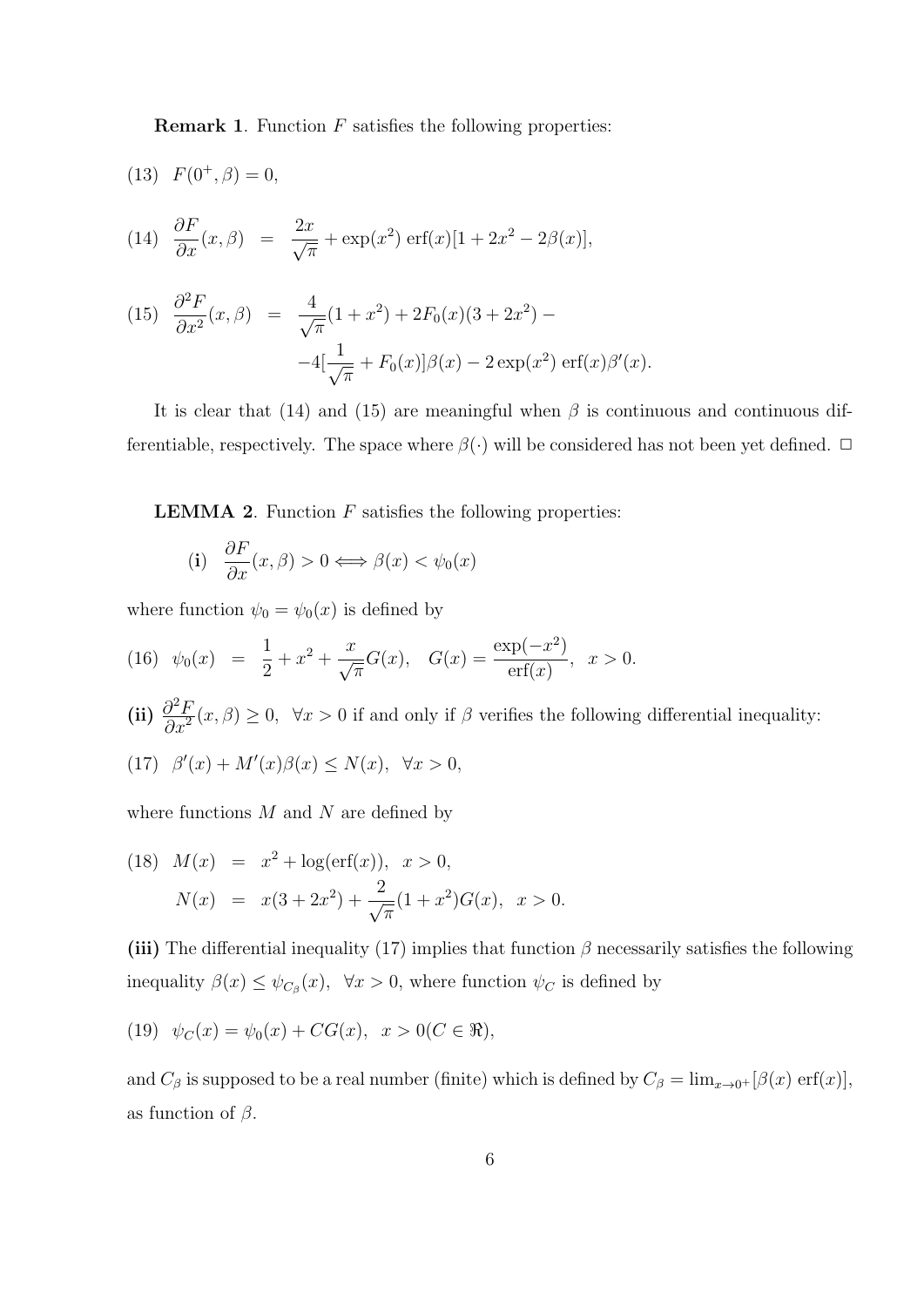**Proof**. By means of the following expressions.

(20) 
$$
M(x) = 2 \int [x + \frac{1}{\sqrt{\pi}} G(x)] dx, \exp(-M(x)) = G(x),
$$

$$
\int x \exp(x^2) \operatorname{erf}(x) dx = \frac{1}{2} \exp(x^2) \operatorname{erf}(x) - \frac{x}{\sqrt{\pi}},
$$

$$
\int x^3 \exp(x^2) \operatorname{erf}(x) dx = \frac{x}{\sqrt{\pi}} - \frac{x^3}{3\sqrt{\pi}} + \frac{(x^2 - 1)}{2} \exp(x^2) \operatorname{erf}(x),
$$

$$
\int N(x) \exp(M(x)) dx = \frac{x}{\sqrt{\pi}} + (\frac{1}{2} + x^2) \exp(x^2) \operatorname{erf}(x),
$$

$$
\exp(-M(x)) \int N(x) \exp(M(x)) dx = \psi_0(x),
$$

and some elementary computation the Lemma can be established.  $\Box$ 

**LEMMA 3**. If function  $\beta$  verifies the inequality

$$
(21) \quad \beta(x) \le \psi_C(x), \quad \forall x > 0,
$$

for some constant  $C \in \mathcal{R}$ , then we have the following estimates:

(22) 
$$
F(x, \beta) \ge F(x, \psi_C) = -2Cx, \quad \forall x > 0,
$$

$$
\frac{\partial F}{\partial x}(x, \beta) \ge \frac{\partial F}{\partial x}(x, \psi_C) = -2C, \quad \forall x > 0.
$$

**Proof**. From elementary computation and by taking into account the following expressions:

(23) 
$$
\int \text{erf}(x)dx = x \text{ erf}(x) + \frac{1}{\sqrt{\pi}} \exp(-x^2),
$$

$$
\int (\frac{1}{2} + x^2) \exp(x^2) \text{ erf}(x)dx = \frac{F_0(x)}{2} - \frac{x^2}{2\sqrt{\pi}},
$$

we can prove the Lemma.  $\Box$ 

**Remark 2**. Let be the following real functions

(24) 
$$
U(x) = \frac{1}{2} + x^2 + \frac{1}{2} \exp(-x^2), \quad x > 0,
$$

$$
V(x) = \frac{1}{x} \exp(x^2) \operatorname{erf}(x) = \frac{1}{xG(x)}, \quad x > 0,
$$

$$
\varphi_C(x) = \frac{1}{2} + x^2 + CG(x) = \psi_C(x) - \frac{xG(x)}{\sqrt{\pi}}, \quad x > 0, (C \in \mathbb{R}).
$$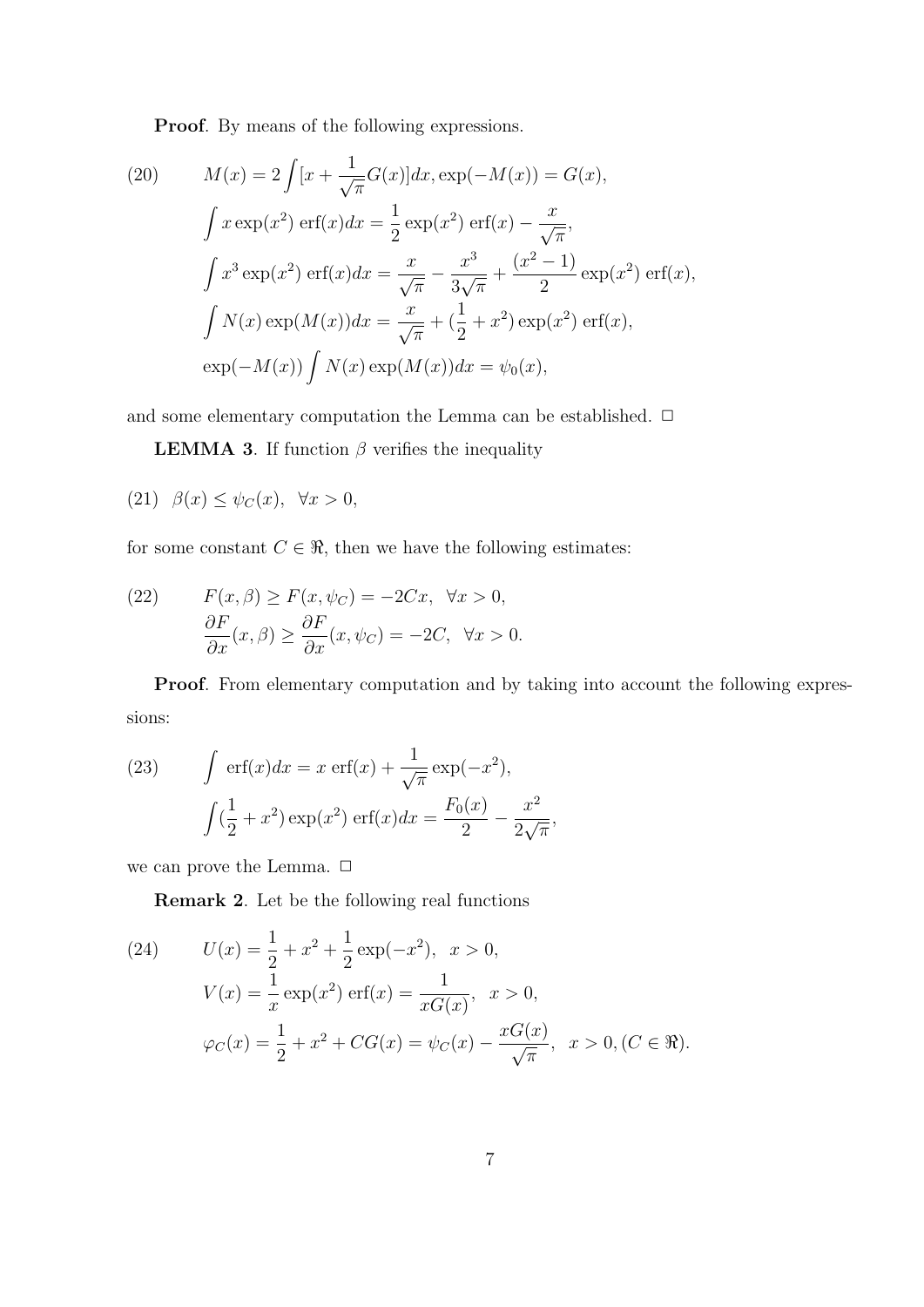In what follows, we will use the properties :

(25) 
$$
G(0^+) = +\infty, \quad G(+\infty) = 0, \quad G' < 0 \text{ in } \mathbb{R}^+,
$$
\n
$$
V(0^+) = \frac{2}{\sqrt{\pi}}, \quad V(+\infty) = +\infty, \quad V' > 0 \text{ in } \mathbb{R}^+,
$$
\n
$$
U(0^+) = 1, \quad U(+\infty) = +\infty, \quad U'(0^+) = 0, \quad U' > 0 \text{ in } \mathbb{R}^+,
$$
\n
$$
\psi_0(0^+) = 1, \quad \psi_0(+\infty) = +\infty, \quad \psi_0'(0^+) = 0, \quad \psi_0' > 0 \text{ in } \mathbb{R}^+,
$$
\n
$$
\frac{1}{2} + x^2 < U(x) < \psi_0(x), \quad \forall x > 0,
$$

(26) 
$$
\varphi_C(0^+) = +\infty, \quad \varphi_C(+\infty) = +\infty,
$$
  
\n
$$
\lim_{C \to +\infty} [\min_{x>0} \varphi_C(x)] = +\infty \quad (C > 0),
$$
  
\n
$$
\varphi_C(0^+) = -\infty, \quad \varphi_C(+\infty) = +\infty, \quad \varphi_C' > 0 \text{ in } \Re^+ \quad (C < 0),
$$
  
\n
$$
\frac{1}{2} + x^2 < \varphi_C(x) < \psi_0(x), \quad \forall x > C\sqrt{\pi} \quad (C > 0),
$$
  
\n
$$
\lim_{x \to +\infty} [\psi_0(x) - (\frac{1}{2} + x^2)] = 0. \quad \Box
$$

Now we can prove the following first existence theorem.

**THEOREM 4**. Let  $\beta$  be a real continuous function in  $\Re_0^+$ .

- **(i)** If *β* verifies the inequality
- (27)  $\beta(x) < \psi_0(x) \varepsilon$ ,  $\forall x \ge 0$  for some  $\varepsilon > 0$ ,

then there exists a unique number  $\xi = \xi$ (Ste) > 0 which is the solution of the equation (10) for each  $Ste > 0$ .

(ii) If *β* verifies the inequality  $\beta \leq \psi_C$  in  $\Re^+$  for some constant  $C < 0$  then we obtain the same conclusion of part (i).

(iii) If *β* verifies the inequality  $\beta \leq \varphi_C$  in  $\Re^+$  for some constant  $C > 0$  then there exist an number  $\xi = \xi$  (Ste)  $> 2C$ *√*  $\overline{\pi}$  which is a solution of the equation (10) for all Ste  $> 0$ . (iv) If  $\beta \equiv \varphi_C$  in part (iii) we can also deduce the uniqueness of the number  $\xi$ .

**Proof.** (i) It is enough to apply part (i) of Lemma 2, (13) and the fact that  $F(+\infty, \beta) =$ +*∞* because

(28) 
$$
F(x, \beta) \ge F(x, \psi_0 - \varepsilon) = 2\varepsilon \int_0^x \exp(r^2) \operatorname{erf}(r) dr.
$$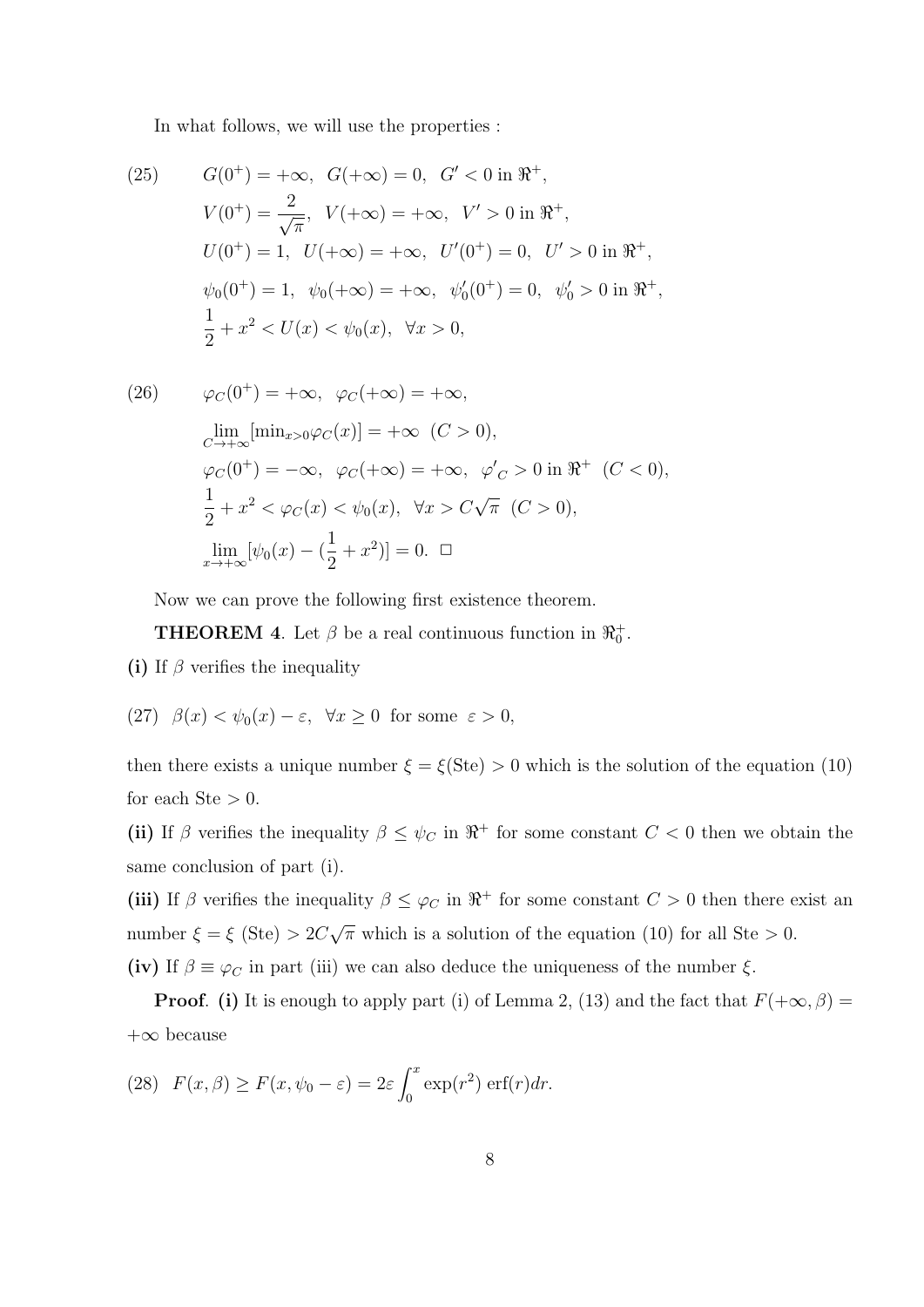**(ii)** It is a consequence of Lemma 3.

**(iii)** We have

(29) 
$$
F(x, \beta) \ge \frac{1}{\sqrt{\pi}} x(x - 2C\sqrt{\pi}), \forall x > 0,
$$

that is we obtain at least a solution  $\xi > 2C$ *√ π* of the equation (10). This procedure can be applied for all Ste *>* 0.

**(iv)** Since we have the equality in (29), we can also obtain the uniqueness of  $\xi$ .  $\Box$ 

**COROLLARY 5.** (i) The inequality  $\beta(x) < \frac{1}{2} + x^2, \forall x > 0$ , is a sufficient condition to have a unique number  $\xi > 0$ , solution of the equation (10).

(ii) If  $\beta$  is real function bounded from above by a constant  $M_0$ , then there exists at least an element  $\xi > 0$  solution of the equation (10).

**Proof**. In view of (26) it is sufficient to choose  $C > 0$  so large such that  $\min_{x>0} \varphi_C(x) \ge M_0$ and then we can apply part (iii) of Theorem 4.  $\Box$ 

**COROLLARY 6**. For the particular and interesting case  $\beta \leq 0$  in  $\Re_0^+$  we have a unique element  $\xi > 0$ , solution of the equation (10).  $\Box$ 

**Remark 3**. In parts (iii) of Theorem 4 and (ii) of Corollary 5 we can not affirm the uniqueness of the element  $\xi$ .  $\Box$ 

**Remark 4.** If  $\beta$  verifies condition (27) we have that  $\beta(0^+)$  < 1 and the existence and uniqueness of number *ξ*. We can also have  $\beta(0^+) \geq 1$  by choosing a suitable constant  $C > 0$ (part (iii) of Theorem 4) but in this case we can not assure the uniqueness of  $\xi$ .  $\Box$ 

We give now a general theorem which give us sufficient conditions on function *β* to have a unique number  $\xi > 0$ , solution of the equation (10).

**THEOREM 7**. Let  $\beta$  be a continuous real function on  $\mathbb{R}^+$  such that  $x\beta(x)$  is locally integrable on  $\mathbb{R}^+$ . Define the function  $Z$  by

(30) 
$$
Z = Z_{\beta}(x) = \exp(x^2) \operatorname{erf}(x) [\psi_0(x) - \beta(x)], x > 0,
$$

which is continuous and locally integrable on  $\mathbb{R}^+$ . If the function *Z* satisfies the following conditions

(31) 
$$
Z > 0
$$
 on  $(\nu, +\infty)$ ,  $\int_0^{+\infty} Z(t)dt = +\infty$ ,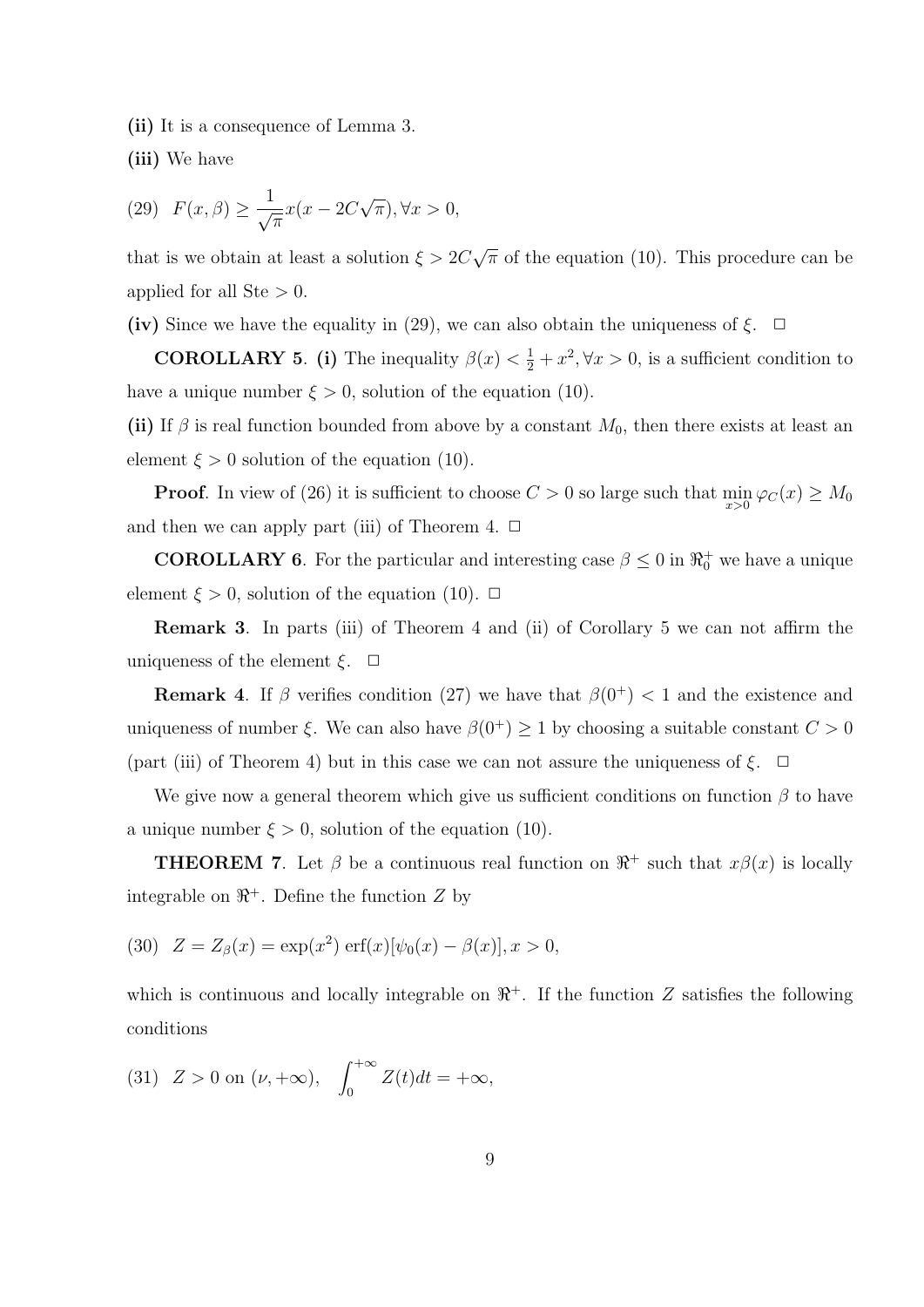where  $\nu \geq 0$  is defined by

(32) 
$$
\nu = \inf\{x \ge 0/\int_0^x Z(t)dt > 0\} \ (\equiv \nu_Z)
$$

Then for any Ste  $> 0$ , there exists a unique number  $\xi = \xi(\text{Ste}) > 0$  which is the solution of the equation (10) for the given function *β*. Conversely, if for the given function *β*, the equation (10) a unique root  $\xi = \xi$ (Ste) > 0 for any Ste > 0 then there exists a continuous and locally integrable function  $Z$  on  $\mathbb{R}^+$  satisfying (31) and (32) such that

(33) 
$$
\beta(x) = \psi_0(x) - Z(x)G(x) \ (\equiv \beta_Z(x)), \ x > 0,
$$

where functions  $\psi_0$  and *G* are defined by (16). Moreover in any case the root  $\xi > \nu$ .

**Proof**. Owing to the definition of functions  $\psi_0$  and *G*, and the second equality in (23), we obtain

(34) 
$$
F(x, \beta_Z) = F_0(x) - 2 \int_0^x \exp(r^2) \operatorname{erf}(r) [\psi_0(r) - Z(r)G(r)] dr =
$$
  
=  $2 \int_0^x Z(r) dr, \ \forall x \ge 0.$ 

From elementary consideration on function *Z*, the proof is achieved.

Conversely, if we define

(35) 
$$
\nu = \inf\{x \ge 0/F(x,\beta) > 0\}, \quad Z(x) = \frac{1}{2}\frac{\partial F}{\partial x}(x,\beta), \quad x \ge 0,
$$

we get the thesis because the relation (14), *F* is strictly increasing function over  $(\nu, +\infty)$ and verifies  $F(+\infty, \beta) = +\infty$  (by uniqueness of number  $\xi$ , solution of equation (10), for all Ste > 0). By definition of number  $\nu$  in (35) we have  $\xi > \nu$ .  $\Box$ 

**Remark 5**. Let *Z* be the function in Theorem 7. If  $Z(0^+) > 0$  (or  $Z(0^+) < 0$ ) then  $\beta_Z(0^+) = -\infty$  (or  $\beta_Z(0^+) = +\infty$ ). On the other hand, if  $Z(0^+) = 0$  then

(36) 
$$
\beta_Z(0^+) = 1 - \frac{\sqrt{\pi}}{2} \lim_{x \to 0^+} \frac{Z(x)}{x} = 1 - \frac{\sqrt{\pi}}{2} Z'(0^+),
$$

when  $Z'(0^+)$  exists.  $\Box$ 

**Remark 6**. We can improve Remark 4 by using appropriate conditions for the function *Z* in Theorem 7. We have  $\beta(0^+) = +\infty$  by taking  $Z(0^+) < 0$  and  $\beta(0^+) = 1 - \frac{\sqrt{\pi}}{2}$  $\frac{\sqrt{\pi}}{2}Z'(0^+) > 0$ by taking  $Z(0^+) = 0$  and  $Z'(0^+) < 0$ . We have also improved condition (27) to have a unique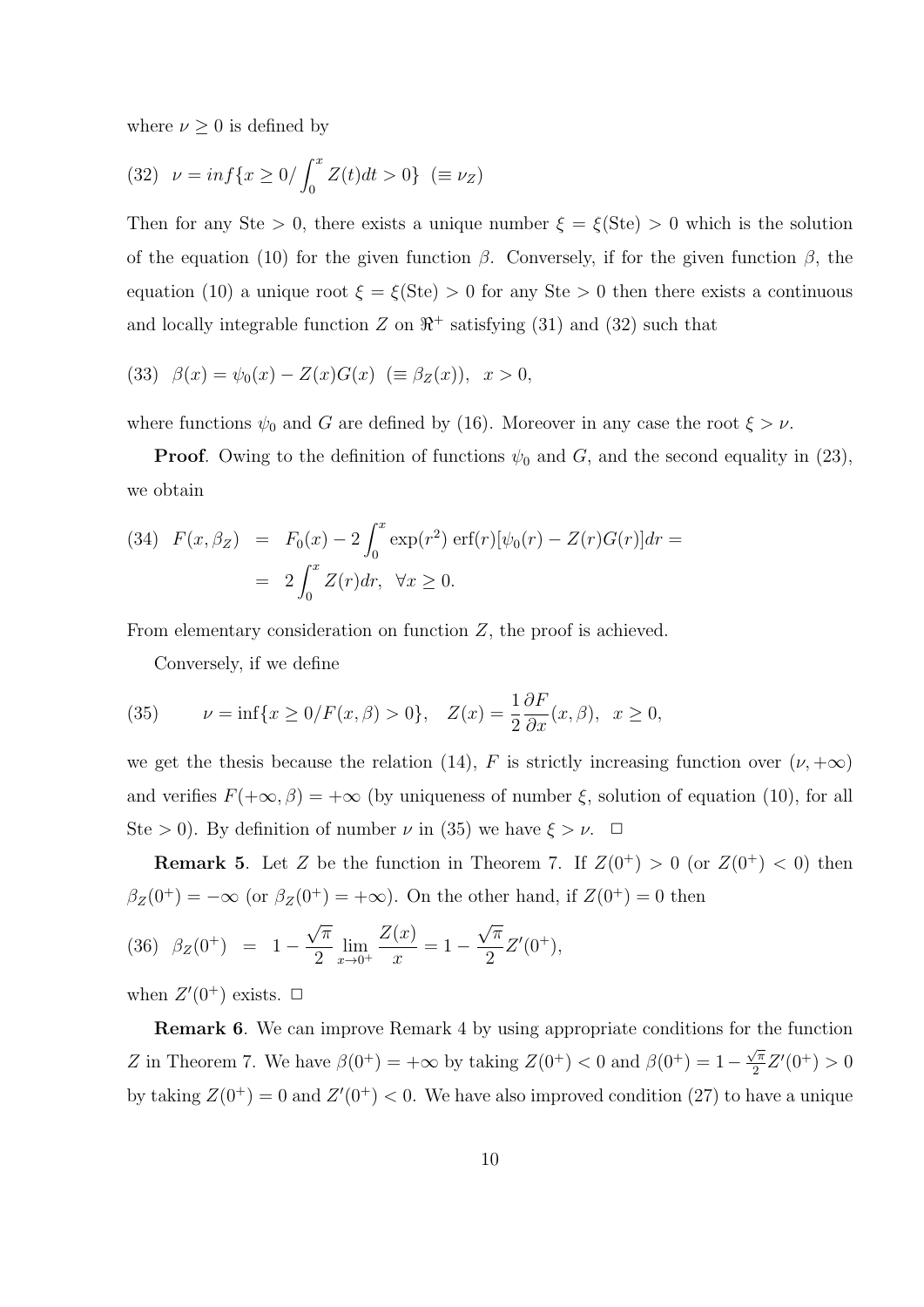$\xi > 0$  because it is possible to have  $\beta > \psi_0$  in the internal  $(0, \nu)$  by choosing an appropriate function *Z* such that  $Z < 0$  in  $(0, \nu)$ .  $\Box$ 

**Remark 7.(i)** If we choose function *Z* like  $Z(x) = Z_C(x) = \frac{x}{\sqrt{\pi}} - C$  (*C* > 0), which satisfies the hypotheses of Theorem 7, then we obtain  $\beta_{Z_C} \equiv \varphi_C$  and  $\nu = 2C$ *√ π* (c.f. Theorem 4).

(ii) On the other hand, if  $Z(x) = \varepsilon > 0$ ,  $\forall x > 0$ , then we get  $\beta_Z(x) = \psi_0(x) - \varepsilon G(x)$ ,  $\forall x > 0$ , and  $\nu = 0$ .

(iii) Similarly, if  $Z(x) = \varepsilon \exp(x^2) \operatorname{erf}(x)$ ,  $\forall x > 0$ , for some constant  $\varepsilon > 0$ , then we have  $β$ <sub>*Z*</sub>(*x*) =  $ψ$ <sub>0</sub>(*x*) −  $ε$ ,  $∀x > 0$ , and  $ν = 0$  (c.f. Theorem 4).  $□$ 

**Remark 8**. If  $Z \leq 0$  ( $Z > 0$ ) in a right neighborhood of  $x = 0$  under the hypotheses of Theorem 7 then we have  $\nu \geq 0$  ( $\nu = 0$ ).  $\Box$ 

**Remark 9.** Under the relations (30) and (33) we can deduce the following equivalences:

(37) (i) 
$$
\beta < \psi_0
$$
 in  $\mathbb{R}^+ \Longleftrightarrow Z > 0$  in  $\mathbb{R}^+$ .  
\n(ii)  $\beta(x) < \psi_0(x) - \varepsilon$ ,  $\forall x > 0 \Longleftrightarrow Z(x) > \varepsilon \exp(x^2) \text{ erf}(x)$ ,  $\forall x > 0$ 

where  $\varepsilon$  is any positive real number.  $\Box$ 

**Remark 10**. (Example of nonexistence solution of the equation (10)) We consider the case  $Z(x) = \exp(-x), x > 0$ , which gives

(38) 
$$
\beta(x) = \frac{1}{2} + x^2 + \left[\frac{x}{\sqrt{\pi}} - \exp(-x)\right] \frac{\exp(-x^2)}{\exp(x)}, \ x > 0,
$$

$$
\nu = 0, \text{ and } F(x, \beta) = 2[1 - \exp(-x)], \ x > 0.
$$

Therefore, for the physical situation  $\frac{\text{Ste}}{\sqrt{\pi}} = \frac{Bc}{\ell \sqrt{\pi}}$  $\frac{Bc}{\ell\sqrt{\pi}} \geq 2$ , we have not an explicit solution of the type (12). This occurs because function *Z* does not verify the limit condition (31). Moreover, others examples of nonexistence solution of the equation (10) can be constructed by choosing functions *Z* with the property  $\int_0^{+\infty} Z(x) dx < +\infty$ .  $\Box$ 

**Remark 11**. (Example of multiple solutions of equation (10)) We consider the case  $Z(x) = 3(x - 1)(x - 3), x > 0$ , which gives

(39) 
$$
\beta(x) = \frac{1}{2} + x^2 + \frac{\exp(-x^2)}{\mathrm{erf}(x)}(-3x^2 + (12 + \frac{1}{\sqrt{\pi}})x - 9),
$$

$$
F(x, \beta) = 2x(x - 3)^2, \quad x > 0, \text{ and } \nu = 0.
$$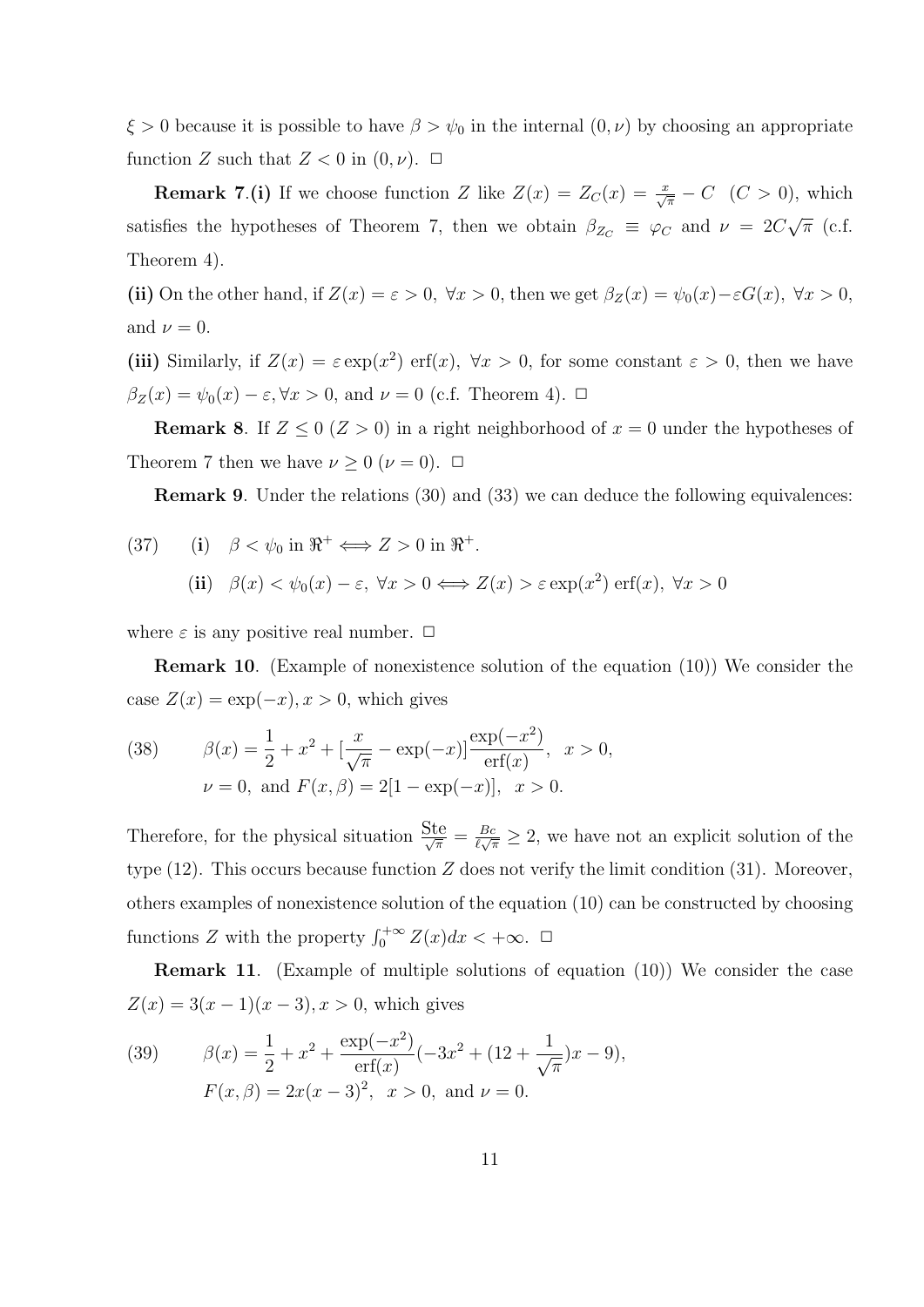Because the function *F* has in  $x = 1$  a relative maximum  $F(1) = 8$ , we deduce that the equation (10) has: three Solutions if 0 *<* Ste *<* 8  $\sqrt{\pi}$ , two Solutions if Ste =  $8\sqrt{\pi}$ , one Solution if Ste *>* 8 *√ π*.

This occurs because function *Z* is not always positive over the interval  $(\nu, +\infty)$  (*Z* is negative over the interval  $(1,3)$ ). Moreover, others examples of multiple solutions of the equation  $(10)$ can be constructed by choosing suitable functions  $Z$ .  $\Box$ 

**Remark 12**. (Chaotic example) We consider the case

(40) 
$$
Z(x) = \cos x, \quad F(x, \beta) = 2 \sin x, \quad x > 0,
$$

$$
\beta(x) = \frac{1}{2} + x^2 + \left[\frac{x}{\sqrt{\pi}} - \cos x\right] \frac{\exp(-x^2)}{\exp(x)}, \text{ and } \nu = 0,
$$

which gives for the equation (10): infinity countable set of solutions if  $0 <$  Ste  $\leq 2$ *√ π*, nonexistence of solutions if Ste *>* 2 *√ π*.

**Note 2**. It is important to remark that the Theorem 7 is a constructive theorem to obtain a large family of functions  $\beta$ , that is a family of source term *g*, which has an exact solution of the Lamé-Clapeyron type  $(12)$  (c.f. Theorem 1). Moreover, the hypotheses for the function *Z* in Theorem 7 are optimal in order to have a unique solution  $\xi$  of the equation (10) (c.f. the counterexamples given in the last remarks). On the other hand, the relation  $(30)$  can be useful in several problems.  $\Box$ 

### **III. Solution For Small Stefan Number**

We shall consider the behavior of the solution (II-10), (II-12) when the Stefan number is small (classic approximation [3, 10, 11]), i.e.  $0 <$  Ste =  $\frac{Bc}{\ell} \ll 1$ . If we suppose that function  $\beta$  verifies the conditions (II-27) and (II-37i) then we have  $Z_{\beta} > 0$  in  $\mathbb{R}^+$ , i.e.  $\nu = 0$ . Therefore, we can use the following first order approximations:  $\exp(x^2) \approx 1$ ,  $\exp(x) \approx$ *√* 2  $\frac{d^2}{dt^2}x$ ,  $\beta(x) \approx \beta(0) = \beta_0 < 1 - \varepsilon < 1$ , in the definition (II-11) of function *F* to obtain the first order approximation of the solution  $\xi$  of the equation (II-10), i.e.

$$
(1) \quad \xi_{ap} = \sqrt{\frac{\text{Ste}}{2(1-\beta_0)}}.
$$

**Remark 1**. It is important to remark that the first order approximation is only true when the number  $\nu$  is zero. Moreover, we can also suppose that  $\beta_0 < 1$  to obtain (1).  $\Box$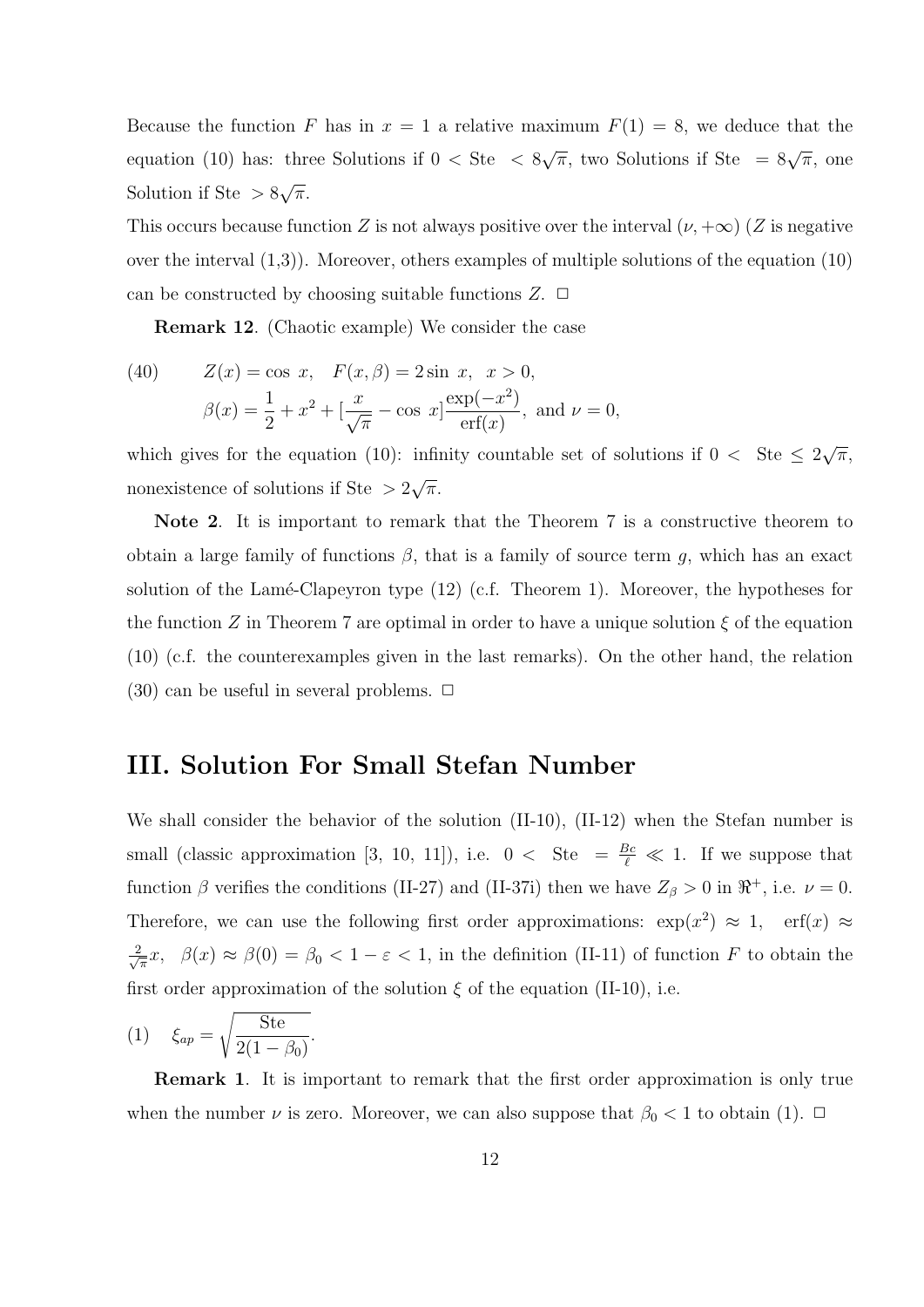We shall interpret the meaning of the formula (1).

**THEOREM 1**. The solution of the quasi-steady state free boundary problem (P) where  $g(x,t) = \frac{\rho \ell \beta_0}{l}$  $\frac{1}{t}$  with  $\beta_0 < 1$ , i.e.

(2) 
$$
-k\theta_{xx} = \frac{1}{t}\rho \ell \beta_0, \quad 0 < x < s(t), \quad t > 0, \\
\theta(0, t) = B > 0, \quad t > 0, \\
\theta(s(t), t) = 0, \quad k\theta_x(s(t), t) = -\rho \ell \dot{s}(t), \quad t > 0, \\
s(0) = 0
$$

is given by

(3) 
$$
\theta(x,t) = \frac{B}{1-\beta_0}(1-\frac{x}{s(t)})[1-\beta_0(1-\frac{x}{s(t)})], \quad s(t) = 2a\xi_{ap}\sqrt{t}
$$

where  $\xi_{ap}$  is given by (1).

**Proof.** We propose a quadratic functions in variable x for the temperature, that is  $\theta(x,t) = C_1(1 - \frac{x}{s(t)})$  $\frac{x}{s(t)}$ ) +  $C_2(1-\frac{x}{s(t)})$  $\frac{x}{s(t)}$ <sup>2</sup>, where  $C_1$  and  $C_2$  are two unknown constants. Solving all conditions, given in (2), we obtain an ordinary differential equation for  $s = s(t)$ , whose solution is given by (3) and (1). Moreover, we have  $C_1 = \frac{B}{1-\epsilon}$  $\frac{B}{1-\beta_0}$ ,  $C_2 = \frac{-B\beta_0}{1-\beta_0}$  $\frac{-B\beta_0}{1-\beta_0}$ .

We suppose that function  $\beta$  (or its corresponding function *Z*) verifies the hypotheses (e.g. Theorem II-7) to have a unique solution  $\xi$  of the equation (II-10). We shall give a general method to obtain  $\xi_{ap}$  as function of  $Z = Z(x)$  and  $\nu > 0$  when  $Z(\nu) > 0$ . Indeed, in this case, we have  $F(\nu, \beta) = 0$ ,  $\frac{\partial F}{\partial x}(\nu, \beta) = 2Z(\nu) > 0$ . Therefore, if we consider the first order approximation in equation (II-10) then we obtain that *ξ > ν >* 0 is the solution of the following linear equation

(4) 
$$
2Z(\nu)(x-\nu) = \frac{\text{Ste}}{\sqrt{\pi}}, \quad x > \nu,
$$

which is given by

(5) 
$$
\xi_{ap} = \nu + \frac{\text{Ste}}{2\sqrt{\pi}Z(\nu)}.
$$

Thus, we have obtained the following lemma.

**LEMMA 2**. If function *Z* verifies the hypotheses of Theorem II-7 and  $Z(\nu) > 0$  then we obtain that the first order approximation  $\xi_{ap}$  of the solution  $\xi$  of the equation (II-10) for small Stefan number Ste is given by the expression  $(5)$ .  $\Box$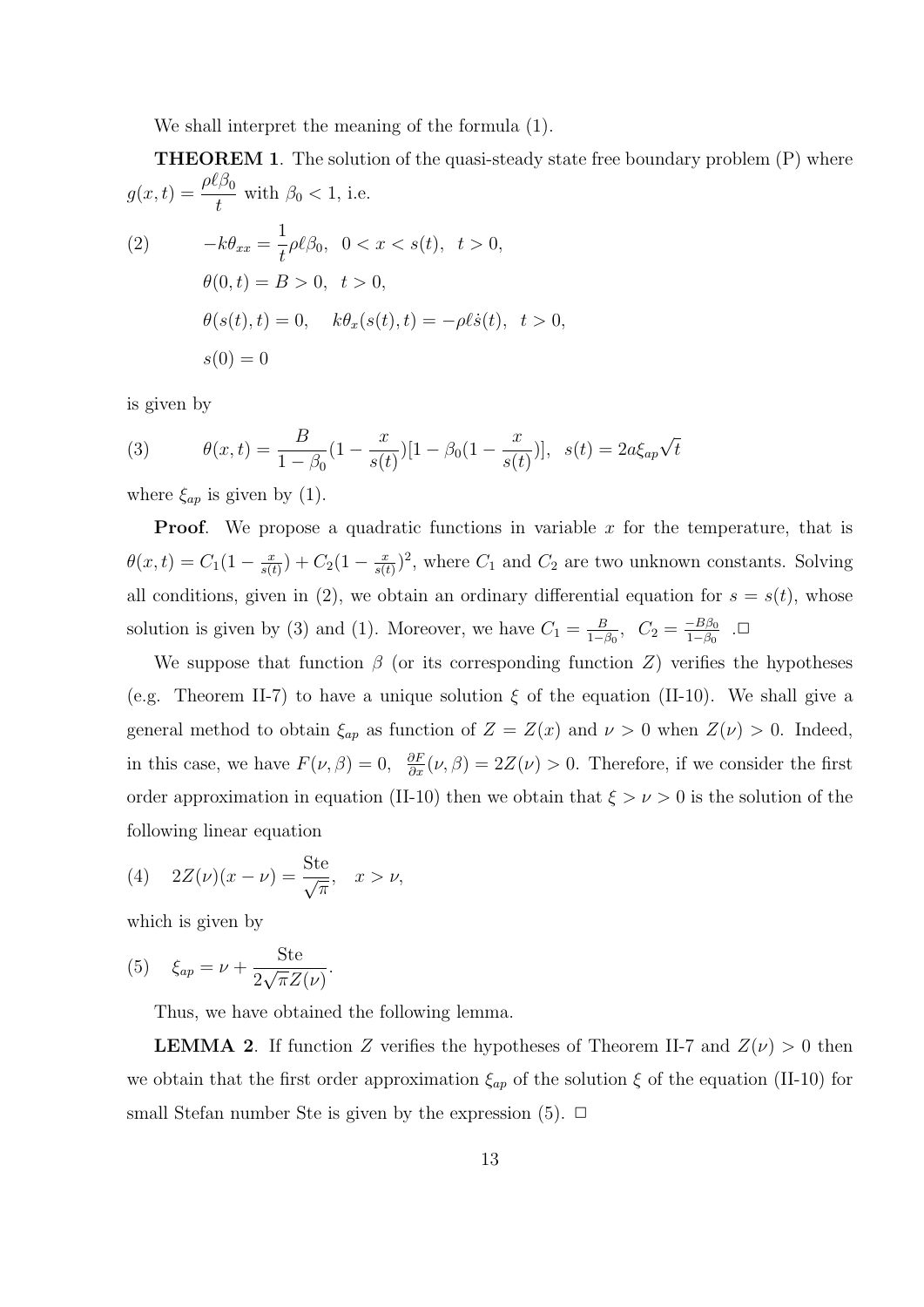**Remark 2** If we consider the case  $Z = Z_C$ , where  $C > 0$  is a given constant, then we get (c.f. also Remark II-7)

(6) 
$$
F(x, \beta) = \frac{x}{\sqrt{\pi}} (x - 2C\sqrt{\pi}), \ \beta(x) = \varphi_C(x), \ x > 0, \ \nu = 2C\sqrt{\pi} > 0,
$$

and therefore, the exact solution of the equation (II-10) is given by

(7) 
$$
\xi_C = C\sqrt{\pi}[1 + \sqrt{1 + \frac{\text{Ste}}{\pi C^2}}].\Box
$$

**Remark 3**. If we use the approximation  $\sqrt{1+x} \approx 1 + \frac{x}{2}$ ,  $|x| \ll 1$ , in (7) when Ste *≪* 1, we obtain that *ξ<sup>C</sup> ≈ ξap* = 2*C √*  $\overline{\pi}$  +  $\frac{\text{Ste}}{2C\sqrt{\pi}}$ , where we can verify that  $\xi_{ap}$  coincides with the expression given by (5) because  $\nu = 2C$ *√*  $\overline{\pi} > 0$  and  $Z(\nu) = C > 0$ .  $\Box$ 

**Remark 4.** When  $\nu > 0$  and  $Z(\nu) = 0$  we replace the linear equation (4) by

(8) 
$$
2 Z^{(n)}(\nu) \frac{(x - \nu)^n}{n!} = \frac{\text{Ste}}{\sqrt{\pi}}, \quad x > \nu,
$$

where  $n > 1$  is the first order such that the *n*-derivative of function Z at the point  $\nu$  is different from  $0. \Box$ 

#### **IV. Temperature and Free Boundary Estimates**

In this paragraph we shall give some estimates on the temperature  $\theta$  and the free boundary  $s(t)$ , given by (II-12), in particular for the coefficient  $\xi$  (solution of equation (II-10))

Firstly we can obtain the following result for the particular case  $\beta \leq 0$  over  $\Re_0^+$ .

**LEMMA 1**. If  $\beta \leq 0$  over  $\Re_0^+$  then we have

(1) (i) 
$$
0 < \xi \le \xi_0
$$
 and  $0 < s(t) \le s_0(t), t > 0$ ,  
(ii)  $\theta(x, t) \le \theta_0(x, t), 0 \le x \le s(t), t > 0$ ,

where  $\theta_0$ ,  $s_0$ ,  $\xi_0$  represents the solution (I-2)-(I-3) corresponding to the case  $\beta \equiv 0$ .

**Proof**. By means of Corollary (II-6) and the fact that  $F(x, \beta) \geq F(x, 0) = F_0(x)$  we obtain  $\xi \leq \xi_0$ , that is (1-i). Therefore, in the domain  $0 < x < s(t)$ ,  $t > 0$  we can apply the maximum principle in order to obtain (1-ii).

**Remark 1**. We can not obtain the inequality (1-ii) by using directly the definition of  $\theta$ , given by the expression (II-12) (c.f. Corollary 4 for an improvement of  $(1-i)$ ).  $\Box$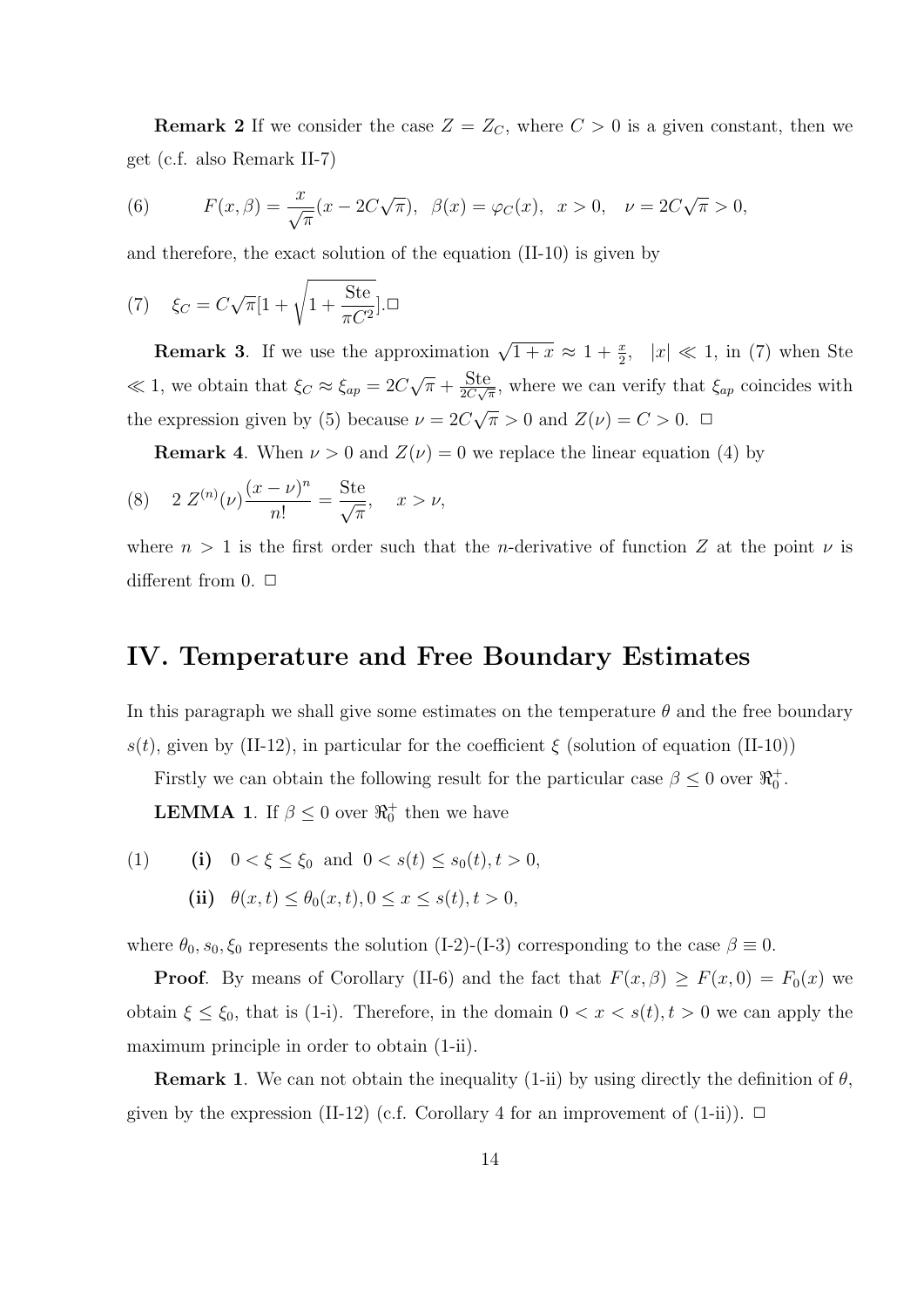Let  $\theta_{\beta_i} = \theta_i$ ,  $s_{\beta_i} = s_i$ ,  $Z_{\beta_i} = Z_i$ ,  $\nu_{Z_i} = \nu_i \geq 0$  and  $\xi(\beta_i) \geq 0$  be the temperature (defined by (II-12)), the free boundary (defined by (II-12)), *Z*-function (defined by (II-30)), the numbers *ν* (defined by (II-32)) and *ξ* (solution of equation (II-10)) corresponding to the data *β<sup>i</sup>* for  $i = 1, 2$ . We have the following comparison result:

**THEOREM 2**. **(a)** We have the following equivalence:

- (2)  $\beta_2 \leq \beta_1$  over  $\Re^+ \Longleftrightarrow Z_1 \leq Z_2$  over  $\Re^+$ .
- **(b)** If  $\beta_2 \leq \beta_1$  over  $\Re^+$  then we obtain the following properties.
- (3) **(i)**  $\nu_2 \leq \nu_1$ , **(ii)**  $\nu_1 = 0 \Rightarrow \nu_2 = 0$ .

On the other hand, if  $Z_1$  verifies the hypotheses of Theorem (II-7) and  $Z_2 > 0$  on  $(\nu_2, \nu_1]$ then  $Z_2$  also verifies the hypotheses of Theorem (II-7). Moreover, we obtain that there exists a unique  $\xi(\beta_2)$  which satisfies the inequalities

(4)  $\xi(\beta_2) < \xi(\beta_1), s_2(t) < s_1(t), t \geq 0.$ 

(c) If in addition to the hypotheses of part (b) we have  $\beta_1 \geq 0$ , over  $\Re^+$ , then we get

(5)  $\theta_2(x,t) \leq \theta_1(x,t)$ ,  $0 \leq x \leq s_2(t)$ ,  $t > 0$ .

**Proof**. The equivalence (2) follows from the definitions (II-30) and (II-33). We use the fact  $\int_0^x Z_2(t)dt \geq \int_0^x Z_1(t)dt > 0, \forall x > \nu_1$ , to get that  $\nu_2 \leq \nu_1$ , i.e. (3). By using (a) we obtain  $\int_0^{+\infty} Z_2(t)dt = +\infty$ ,  $\nu_2 \le \nu_1$ ,  $Z_2 > 0$  over  $(\nu_1, +\infty)$  and  $F(x, \beta_1) \le F(x, \beta_2)$  over  $\Re^+,$ that is (4). We obtain (5) by means of  $\beta_1 \geq 0$  and the maximum principle in the domain  $0 < x < s_2(t), t > 0. \square$ 

**Remark 2**. The same consequence (4) of part (b) of Theorem 2 holds true if we replace the condition " $Z_2 > 0$  over  $(\nu_2, \nu_1]$ " by " $\nu_1 = 0$ ". This assertion makes use of (3-ii).  $\Box$ 

In order to obtain some others estimates on the temperature we can modify the third term on the right hand size in (II-12) to have the following results.

**THEOREM 3**. Let  $\beta$  be a real continuous function over  $\mathbb{R}^+$  which satisfies the hypotheses of Theorem II-7 relative to the unique solution  $\xi > 0$  of equation (II-10). Then we obtain :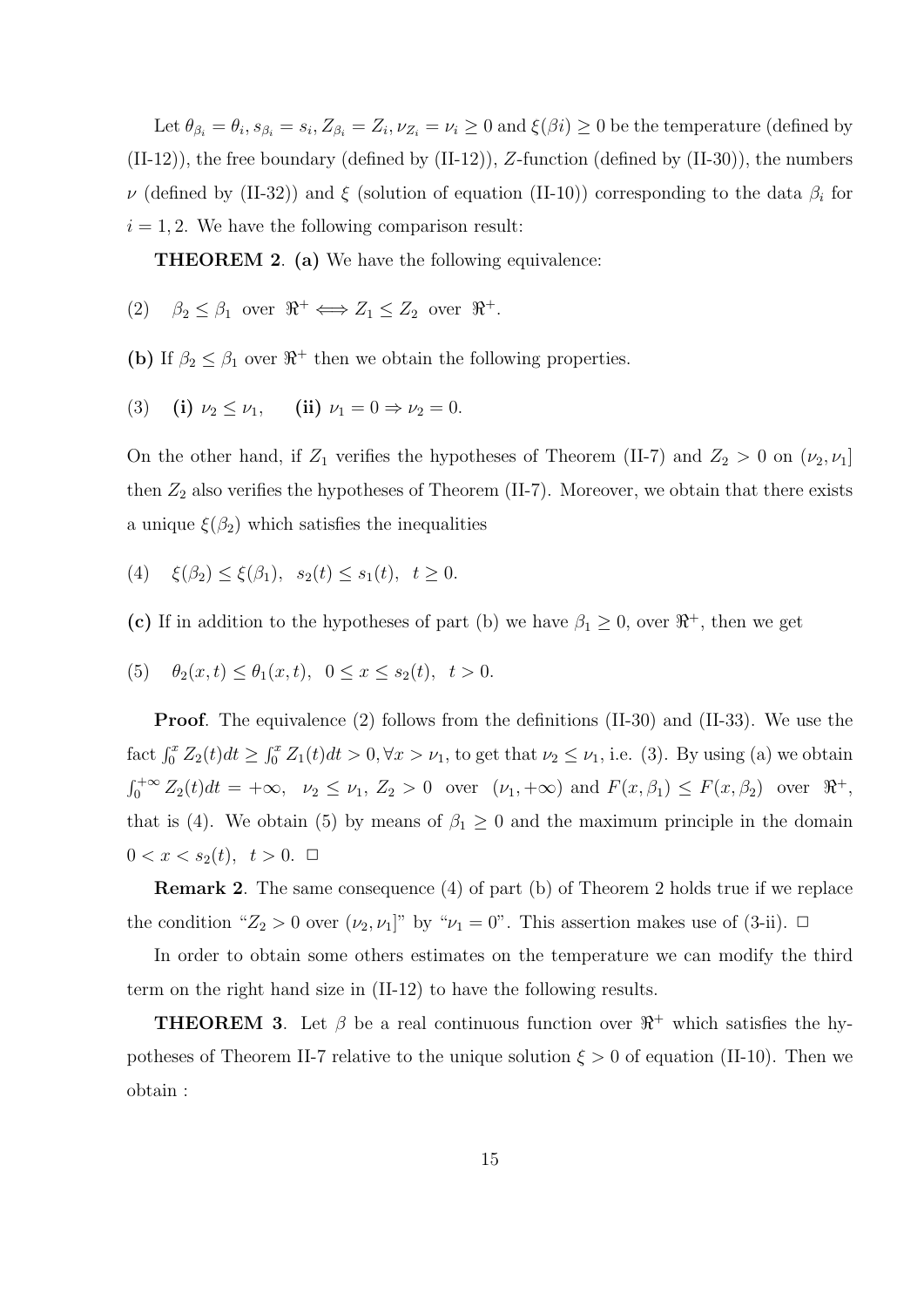**(i)** The temperature *θ* can be expressed by

(6) 
$$
\theta(x,t) = \theta(\eta) = B\{1 - \frac{\sqrt{\pi}}{\text{Ste}} \xi \exp(\xi^2) \text{ erf }(\eta) + \frac{2\sqrt{\pi}}{\text{Ste}} \left[ \int_0^{\eta} \beta(r) \exp(r^2) \text{ erf}(r) dr + \text{erf}(\eta) \int_{\eta}^{\xi} \beta(r) \exp(r^2) dr \right], \text{ for } \eta = \frac{x}{2a\sqrt{t}} \in (0,\xi).
$$

(ii) If  $\eta = \eta^*$  is a critical point of the temperature  $\theta = \theta(\eta)$  (that is  $\frac{d\theta}{d\eta}$  $\frac{dv}{d\eta}(\eta^*) = 0$ , i.e.  $\eta^*$  is a maximum, minimum or inflection point) then  $\eta = \eta^*$  must satisfy the following equation:

(7) 
$$
\int_{\eta}^{\xi} \beta(r) \exp(r^2) dr = \frac{1}{2} \xi \exp(\xi^2), \ \ 0 < \eta < \xi.
$$

Moreover, in this case, we have

(8) 
$$
\theta(\eta^*) = B[1 + \frac{2\sqrt{\pi}}{\text{Ste}} \int_0^{\eta^*} \beta(r) \exp(r^2) \text{ erf}(r) dr] = B\{1 + \frac{\sqrt{\pi}}{\text{Ste}} [F_0(\eta^*) - F(\eta^*, \beta)]\},\}
$$

(9) 
$$
\frac{d^2\theta}{d\eta^2}(\eta^*) = \frac{-4B}{\text{Ste}}\beta(\eta^*).
$$

**Proof.** (i) The Third term on the right hand size for the temperature  $\theta$  in (II-14) is a double integral over a domain which can be expressed by the union of two subdomains as follows  $(0 < \eta < \xi)$ :  $\{(r, y)/r < y < \xi, 0 < r < \xi\} = \{(r, y)/0 < r < \eta, \eta < y < \xi\}$  $\eta$ ,  $0 < y < \eta$ . Therefore, we can deduce (6) after exchanging the order of integration in the triangle.

(ii) It follows from the expressions  $(0 < \eta < \xi)$ :

(10) 
$$
\frac{d\theta}{d\eta}(\eta) = \frac{2B}{\text{Ste}} \exp(-\eta^2) \left[2\int_{\eta}^{\xi} \beta(r) \exp(r^2) dr - \xi \exp(\xi^2)\right],
$$

(11) 
$$
\frac{d^2\theta}{d\eta^2}(\eta) = -2\eta \frac{d\theta}{d\eta}(\eta) - \frac{4B}{\text{Ste}}\beta(\eta). \quad \Box
$$

**Remark 3**. If  $\eta = \eta^*$  is a critical point of  $\theta = \theta(\eta)$  then we have a relative

(12) maximum if  $\beta(\eta^*) > 0$ , minimum if  $\beta(\eta^*) < 0$ .  $\Box$ 

As a direct consequence of the above Theorem we have: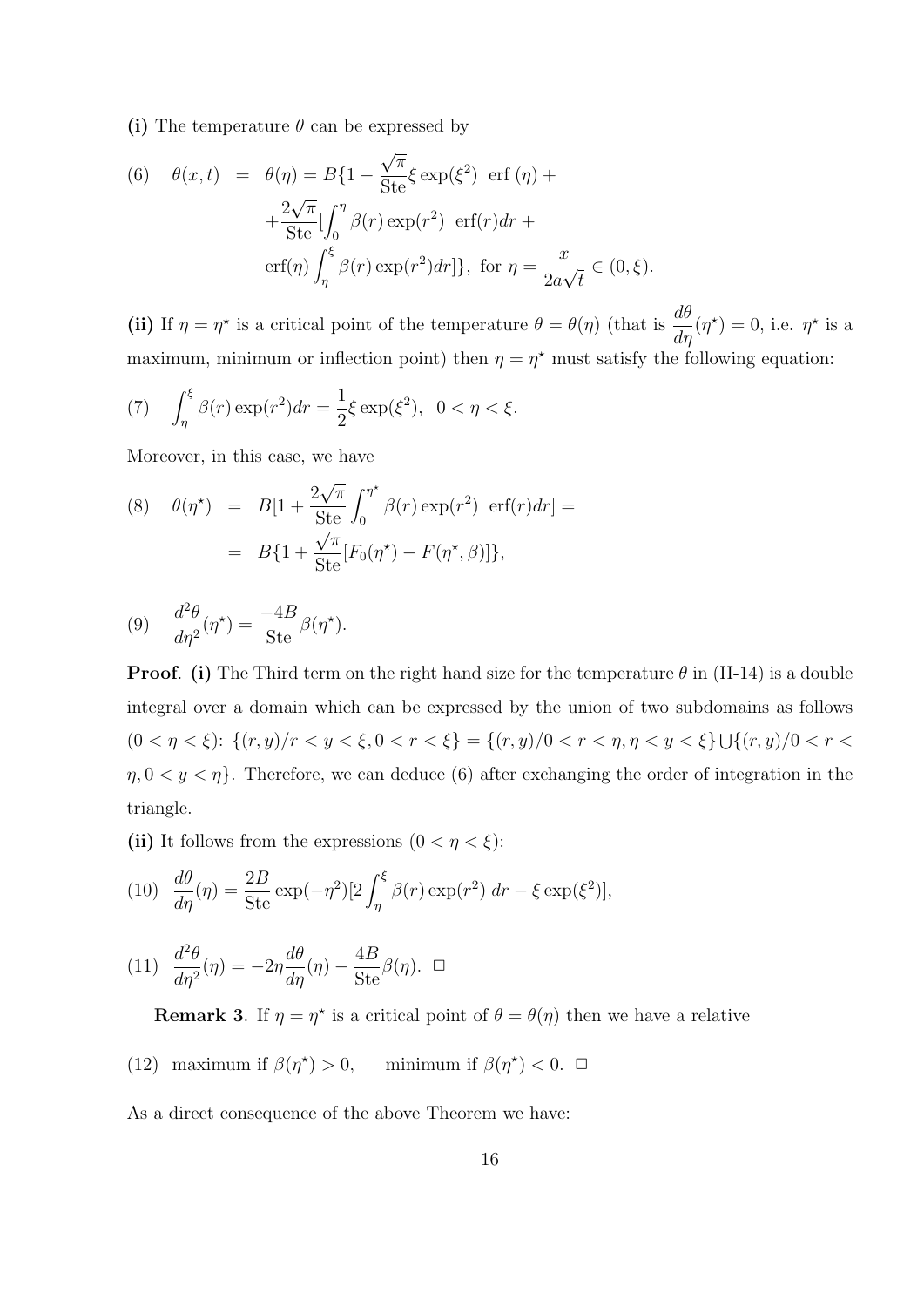**COROLLARY** 4. (i) If  $\beta \leq 0$  over  $\Re^+$  then the temperature  $\theta$  can not have a critical point. Moreover, we can improve (1-ii) by

(13)  $0 \le \theta(x,t) \le \theta_0(x,t)$ ,  $0 \le x \le s(t)$ ,  $t > 0$ .

(ii) Suppose  $\beta > 0$  over  $\Re^+$  and satisfies the hypotheses in order that equation (II-10) has a unique solution. If the equation (7) has at least a solution then the critical point  $\eta = \eta^*$  is unique and we have  $0 \leq \theta(\eta) \leq \theta(\eta^*), \quad 0 < \eta < \xi$ , with  $\theta(\eta^*) > B$ , where  $\theta(\eta^*)$  is given by (8). Moreover, if only  $\beta \geq 0$  over  $\Re^+$  then we may have an whole interval of critical points, but in any case we have  $\theta(\eta) \geq 0$ ,  $0 \leq \eta \leq \xi$ .  $\Box$ 

**LEMMA 5**. If  $\beta \geq 0$  over  $\Re^+$  and *Z* satisfies the hypotheses of Theorem II-7, then we have

(14) 
$$
\xi \ge \xi_0, \quad s(t) \ge s_0(t), \quad t \ge 0,
$$
  
 $\theta(x, t) \ge \theta_0(x, t), \quad 0 \le x \le s_0(t), \quad t \ge 0.$ 

**Proof.** It follows from Theorem 2 and the maximum principle. □

**COROLLARY 6.**(i) If  $\beta_2 \leq \beta_1$  over  $\Re^+$  and  $Z_1$  and  $Z_2$  verify the hypotheses of Theorem II-7 (We use the same notation of Theorem 2) then we have

(15) 
$$
0 \le \xi(\beta_2) \le \xi(\beta_1), \quad 0 \le s_2(t) \le s_1(t), \ t \ge 0.
$$

(ii) If  $\beta(x) \leq \psi_0(x) - \varepsilon$  for some real constant  $\varepsilon > 0$  then  $0 < \xi(\beta) \leq H_0^{-1}(\frac{\text{Ste}}{2\varepsilon\sqrt{\pi}})$ , where  $H_0^{-1}$  is the inverse function of  $H_0$  which is defined by  $H_0(x) = \int_0^x \exp(r^2) \, \text{erf}(r) dr, x > 0$ , and satisfies  $H_0(0^+) = 0$ ,  $H_0(+\infty) = +\infty$ ,  $H'_0 > 0$  over  $\Re^+$ .

(iii) If the function  $\beta$  satisfies the hypotheses of Theorem II-7 and  $\beta \leq \varphi_C$  over  $\Re^+$ , for some real constant  $C > 0$ , then we have

(16) 
$$
2C\sqrt{\pi} < \xi(\beta) \leq \xi_C = C\sqrt{\pi}[1 + \sqrt{1 + \frac{\text{Ste}}{\pi C^2}}],
$$

$$
\theta(\eta) \leq \frac{B\sqrt{\pi}}{\text{Ste}} F_0(\xi_C), \ 0 \leq \eta \leq \xi.\Box
$$

**Remark 4**. It is necessary to suppose that *β* satisfies the hypotheses of Theorem II-7 (i.e.  $Z_{\beta}$  > 0 over  $(\nu(Z_{\beta}), 2C)$ *√ π*)) in Corollary 6 part (iii) because  $\nu(Z(\varphi_C)) = \nu(Z_C) = 2C$ *√ π >* 0, that is we can not apply Remark 2. Moreover, if  $\beta$  does not satisfy the hypotheses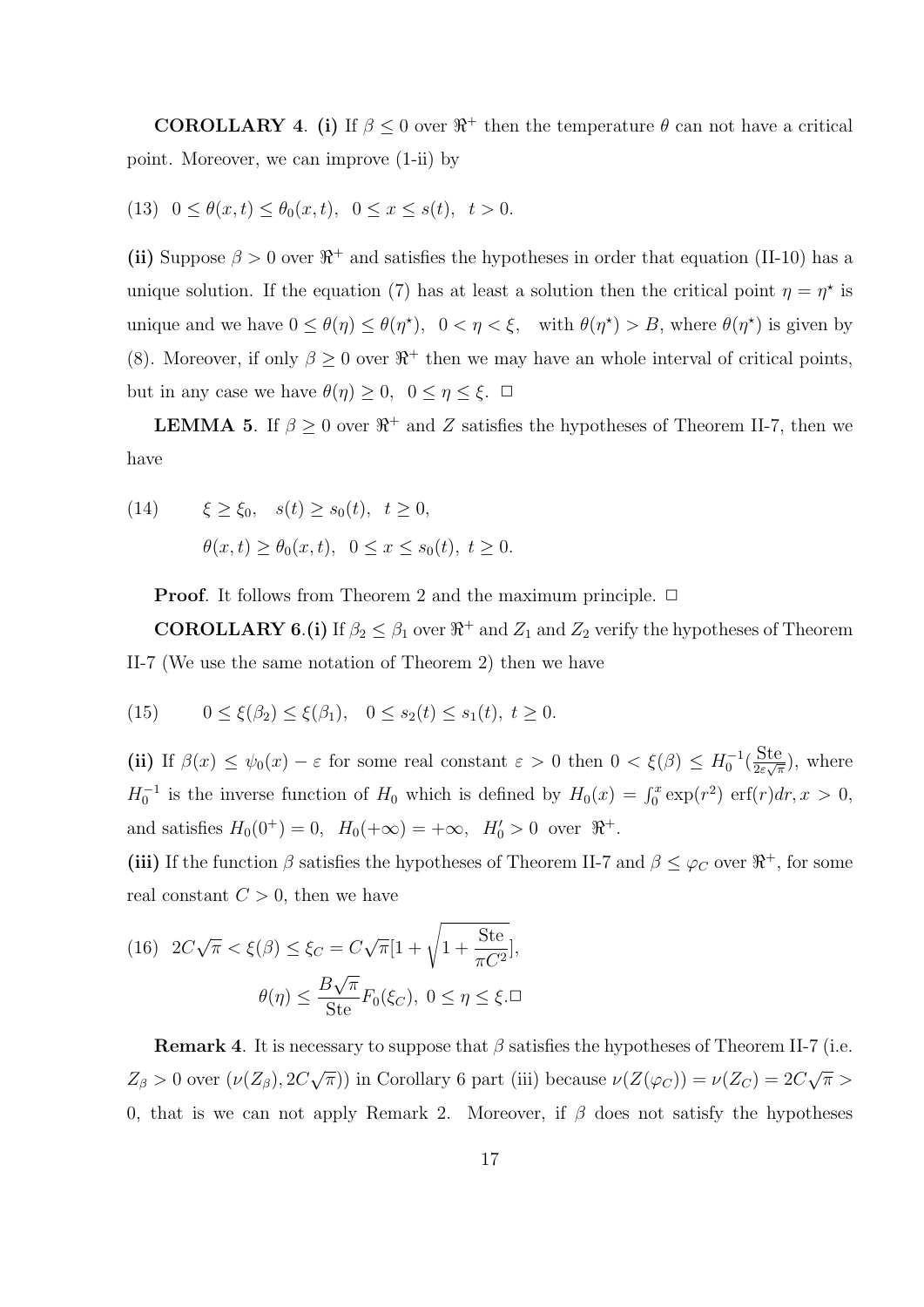of Theorem II-7 then in general we can not affirm the uniqueness of  $\xi(\beta)$ , but all these numbers satisfy the inequality (16) from part (ii) of Theorem II-4 and the fact that  $\frac{Ste}{\sqrt{\pi}}$  $F(\xi(\beta), \beta) \ge F(\xi(\beta), \varphi_C) = \xi(\beta)(\frac{\xi(\beta)}{\sqrt{\pi}} - 2C)$ , that is  $\xi(\beta) \le \xi_C$ .  $\Box$ 

**THEOREM 7**. Let *Z* and  $Z_{\star}$  be two continuous real functions over  $\mathbb{R}^+_0$  which satisfy the hypotheses of Theorem II-7. Let  $\beta$  and  $\beta_{\star}$  be their corresponding  $\beta$ -functions. Let  $H_{\star}$ be the real function defined by

(17) 
$$
H_*(x) = \frac{\text{Ste}}{2\sqrt{\pi}} + \int_0^x Z_*(r) dr, \ \ x \ge 0.
$$

Then we have the following results:

**(i)** The number  $\xi(\beta) > 0$  satisfies the inequality:

$$
(18) \quad H_{\star}(\xi(\beta)) \leq F_0(\xi(\beta)).
$$

(ii) If, in addition, function  $Z_{\star}$  is such that there exists at least a solution to the following equation

(19) 
$$
H_x(x) = F_0(x), \quad x > 0
$$

then we have  $\xi(\beta) \ge \eta_0 > 0$ , where  $x = \eta_0 > 0$  is the first positive root of equation (19).

(iii) If the function  $Z_{\star}$  satisfies the inequality

(20) 
$$
H_{\star}(x) \leq F_0(x)
$$
, for some  $x > 0$ ,

then there exists at least one number  $\eta_0 > 0$  which solves the equation (19).

(iv) If the function  $Z_{\star}$  satisfies the inequality

(21) 
$$
Z_{\star}(x) \le \frac{x}{\sqrt{\pi}} + (\frac{1}{2} + x^2) \exp(x^2) \operatorname{erf}(x), \ x \ge 0,
$$

then the condition (20) holds true. Moreover, in this case we have  $\beta_{\star} \geq 0$  over  $\Re^+$  and  $Z_{\star}(0) \leq 0.$ 

**Proof**. **(i)** From (II-11) and (II-23), we get

(22) 
$$
\frac{\text{Ste}}{\sqrt{\pi}} = F(\xi(\beta), \beta) \le F(\xi(\beta), -\beta_\star) = 2F_0(\xi(\beta)) - 2\int_0^{\xi(\beta)} Z_\star(r) dr,
$$

that is  $(18)$ .

(ii) It follows from (18), (19) and the definition of  $\eta_0 > 0$ .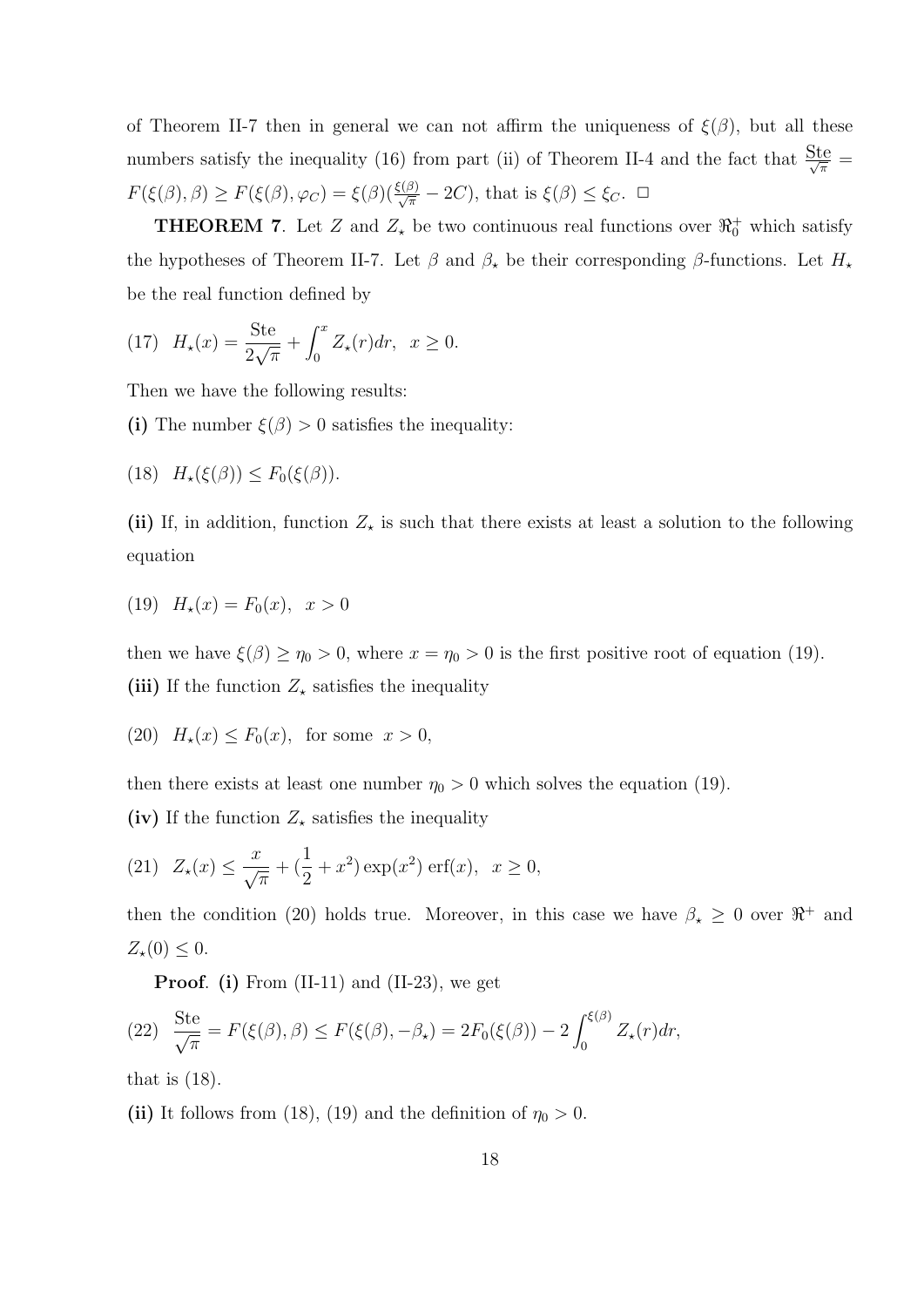(iii) This assertion follows from (19) and the fact that  $F_0(0^+) = 0$ ,  $H_\star(0^+) = \frac{\text{Ste}}{2\sqrt{\pi}} > 0$ . (iv) If the function  $Z_{\star}$  satisfies the inequality (21) then, by taking into account (II-23), we obtain

(23) 
$$
H_{\star}(x) \le \frac{\text{Ste}}{2\sqrt{\pi}} + \frac{1}{2}F_0(x), \ x \ge 0,
$$

that is, we get (20) for all  $x \ge \xi_0 > 0$ . Moreover, by means of (II-33) we obtain  $\beta_\star \ge 0$  over  $\Re^+$ . □

**COROLLARY 8**. If the function  $Z_{\star}$  in Theorem 7 is given by  $Z_{\star}(x) = \frac{x}{\sqrt{\pi}} - C$ ,  $x \ge$  $0 \quad (C > 0)$ , then we obtain

(24) 
$$
\beta_{\star}(x) = \varphi_C(x), \quad x > 0
$$
 (c.f. Remark II-9),  
\n $H_{\star}(x) = \frac{x^2}{2\sqrt{\pi}} - Cx + \frac{\text{Ste}}{2\sqrt{\pi}}, \quad x \ge 0,$   
\n $H_{\star}(0) = \frac{\text{Ste}}{2\sqrt{\pi}} > 0, \quad H'_{\star}(0) = -C < 0, \quad H_{\star}(+\infty) = +\infty,$   
\n $H_{\star}(x) \ge H_{\star}(C\sqrt{\pi}) = \frac{\sqrt{\pi}}{2} (\frac{\text{Ste}}{\pi} - C^2), \quad x \ge 0.$ 

Moreover, there exists at least one solution of the equation (19) whose first positive root  $\eta_0$ satisfies the inequalities

(25) 
$$
\eta_1 < \eta_0 < \xi_0
$$

where  $\xi_0$  is the unique solution of equation (I-3) and  $\eta_1$  is given by

(26) 
$$
\eta_1 = C\sqrt{\pi} + \frac{\text{Ste}}{\xi_0} - \sqrt{(C\sqrt{\pi} + \frac{\text{Ste}}{\xi_0})^2 - \text{Ste}} > 0.
$$

In the particular case where  $C > \sqrt{\frac{\text{Ste}}{\pi}}$  we also have

(27) 
$$
\eta_0 < \eta_2 = \pi (C - \sqrt{C^2 - \frac{\text{Ste}}{\pi}}).
$$

**Proof.** From elementary computations we get  $(24)$ . Taking into account that function  $H_{\star}$  is a parabola with properties (24), and  $F_0$  is a exponential type function and satisfies  $F_0(0) = 0$ , we deduce that there exists at least one solution of the equation (19). The number *ξ*<sup>0</sup> *>* 0 (unique solution of equation (I-3)) is also the unique solution of the following equation

(28) 
$$
F_0(x) = \frac{\text{Ste}}{\xi_0 \sqrt{\pi}} x, \ x > 0.
$$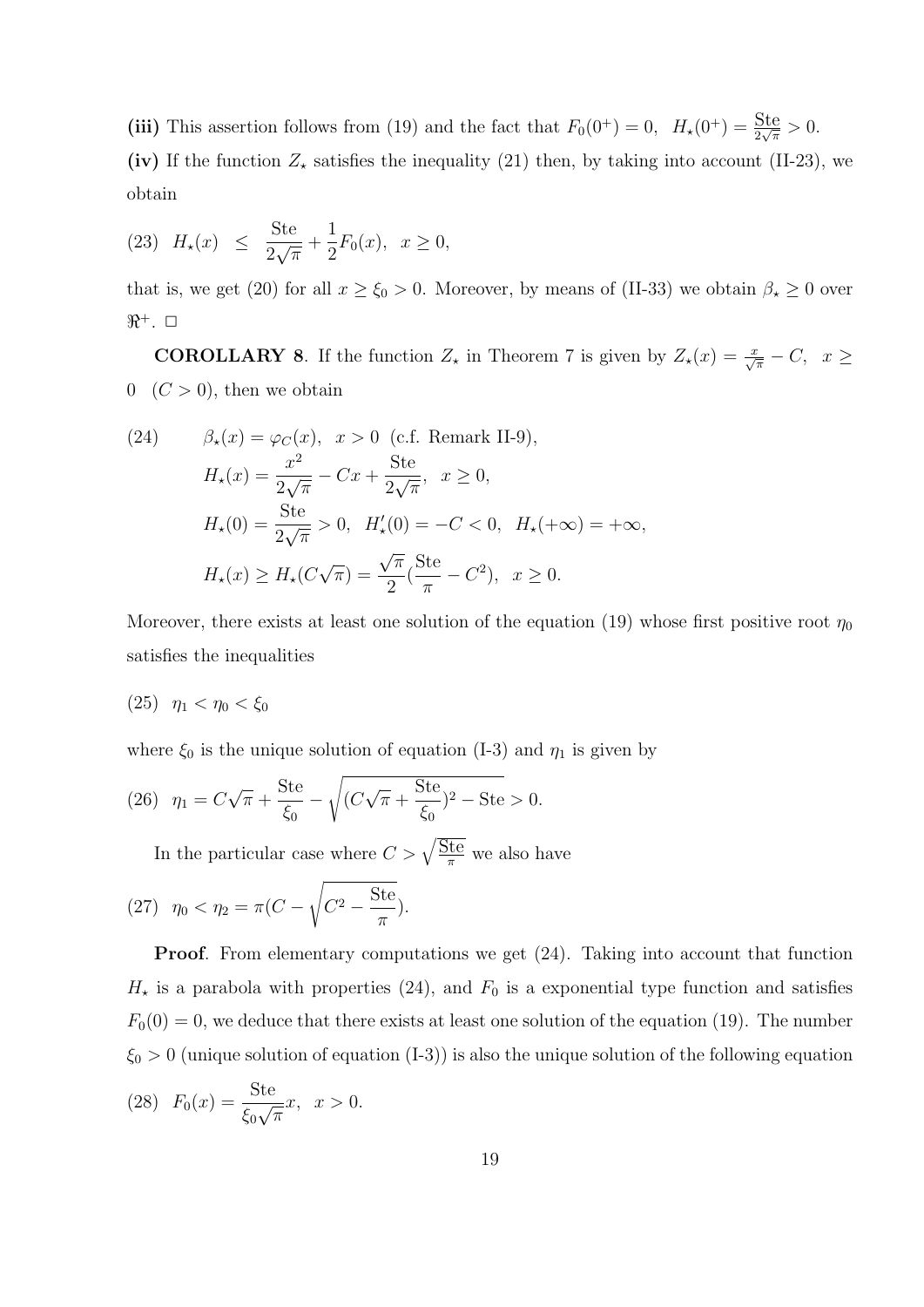The equation

(29) 
$$
H_{\star}(x) = \frac{\text{Ste}}{\xi_0 \sqrt{\pi}} x, \ \ x > 0,
$$

has two positives solutions. The first positive root of (29) is  $\eta_1 > 0$ , given by (26), which is well defined for all  $C > 0$  because  $\xi_0^2 = \frac{\text{Ste}}{\sqrt{\pi}}$  $\frac{1}{V(\xi_0)} \leq \frac{\text{Ste}}{2}$ , after using (I-3) and (II-25). Then we can deduce the inequalities (25). In the particular case where  $C > \sqrt{\frac{5te}{\pi}}$  the function  $H_{\star}$ has two positive roots, whose first positive root is given by  $\eta_2$ , that is (27).  $\Box$ 

**Remark 5**. Let *A* be the positive real constant defined by  $A = A(\text{Ste}, \xi_0) = \frac{1}{2} + \frac{1}{2}$  $\xi_0^2(1 + \frac{1}{\text{Ste}}) > 0$ , where  $\xi_0$  is the unique solution of equation (I-3). Then we have the following property  $\frac{\partial F}{\partial x}(\xi_0, \beta) > 0$ , for all continuous real functions  $\beta$  over  $\Re^+$  such that  $\beta(x) < A(\text{Ste}, \xi_0), x > 0$ . This follows from (I-3) and (II-14). Moreover, we get  $A(\text{Ste}, \xi_0) \le$  $1 + \frac{\text{Ste}}{2}$ . $\Box$ 

Now, let us mention some results concerning to the non-uniqueness of the solution to the free boundary problem (*P*).

**LEMMA 9**. Assume that  $\beta \geq 0$  over  $\Re^+$  and that there are at least two roots  $\xi_1 < \xi_2$ of the equation (II-10) for the same function  $\beta$ . Then we have

(30)  $s_1(t) \leq s_2(t), \quad t \geq 0,$  $0 \leq \theta_1(x,t) \leq \theta_2(x,t), \quad 0 \leq x \leq s_1(t), \ t \geq 0,$ 

where  $\theta_i = \theta_i(x, t)$  denotes the temperature corresponding to  $\xi_i$  (*i* = 1, 2) and  $\beta$ . Moreover, we have

 $(31)$   $\theta_2(x,t) \geq 0$ ,  $0 \leq x \leq s_2(t)$ ,  $t \geq 0$ ,

**Proof**. We use twice the maximum principle for the functions  $\theta_2$  and  $\theta_2 - \theta_1 \Box$ 

To conclude, for a function  $\beta \approx 0$  we want to obtain a development of  $\xi(\beta)$  in a neighborhood of  $\xi_0$  given by the equation (I-3).

**LEMMA 10**. Let  $\beta_1$  be a continuously differentiable real function over  $\Re^+$ . Let  $\beta_\lambda$ be a function defined by  $\beta_{\lambda}(x) = \lambda \beta_1(x)$ ,  $x > 0$  and we suppose there exists two positives constants  $\lambda_0$  and  $\varepsilon_0$  such that

(32)  $\beta_{\lambda}(x) = \lambda \beta_1(x) < \psi_0(x) - \varepsilon_0$ , for all  $x > 0$  and  $0 < \lambda < \lambda_0$ .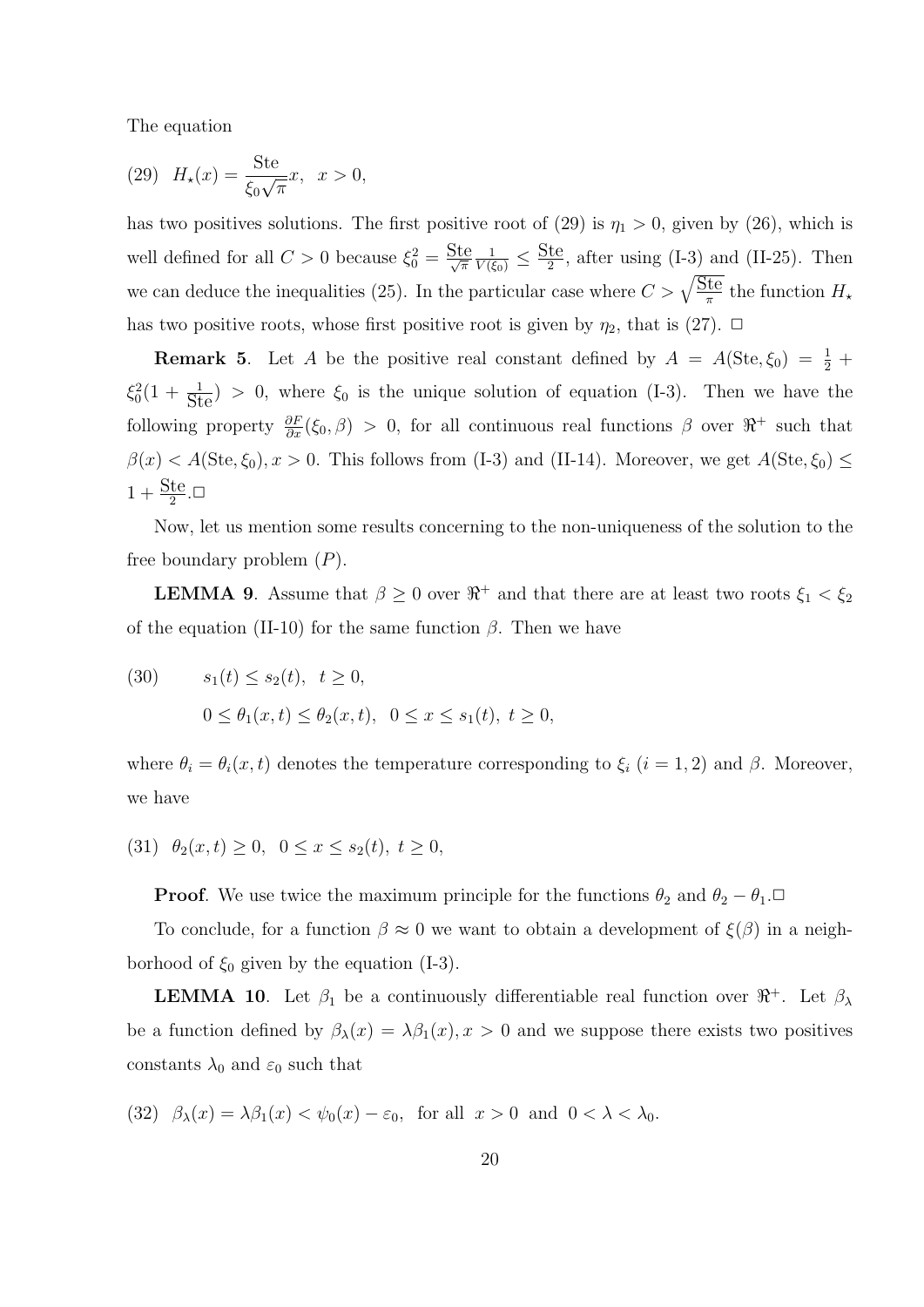Then the unique number  $\xi(\beta_\lambda) = \xi_\lambda$ , solution of equation (II-10) for function  $\beta_\lambda$ , can be expressed as

(33) 
$$
\xi_{\lambda} = \xi(\beta_{\lambda}) = \xi_0 + \xi_1 \lambda + \xi_2 \lambda^2 + o(\lambda^2),
$$

with

(34) 
$$
\xi_1 = \frac{\xi_0 \sqrt{\pi}}{\text{Ste} A} \int_0^{\xi_0} \exp(r^2) \, \text{erf}(r) \beta_1(r) dr,
$$

(35) 
$$
\xi_2 = \frac{\xi_1}{A} [\beta_1(\xi_0) - \xi_0 \xi_1 (1 + \frac{1}{\text{Ste}} + A)],
$$

where  $\xi_0$  is the unique solution of equation (I-3) and  $A = A(\text{Ste}, \xi_0)$  is given in Remark 5.

**Proof**. By the assumption (32) we have a unique number  $\xi(\beta_\lambda) = \xi_\lambda > 0$  which is the solution of equation (II-10). Let  $I = I(x, \lambda)$  be the real function defined by

(36) 
$$
I(x,\lambda) = F(x,\beta_{\lambda}) - \frac{\text{Ste}}{\sqrt{\pi}}, \quad x > 0, \quad 0 < \lambda < \lambda_0.
$$

Taking into account that  $I(\xi_0, 0) = 0$ ,  $\frac{\partial I}{\partial x}(\xi_0, 0) = \frac{2\text{Ste}}{\xi_0\sqrt{\pi}}A > 0$ , we can apply the Dini implicit function Theorem to deduce the existence of a real function  $\xi_{\lambda} = \xi(\lambda)$ , defined in a right neighborhood of  $\lambda = 0$  which satisfies  $\xi(0) = \xi_0$  and (33).  $\Box$ 

**ACKNOWLEDGMENT** This paper was finished while the second author was a visiting professor at Wayne State University in the frame of the scientific cooperation agreement between NSF (grant INT-8706083) and CONICET-UNR (Project "Aproximaciones Numéricas de Inecuaciones Variacionales" and "Problemas de Frontera Libre de la Física-Matemática", Argentina).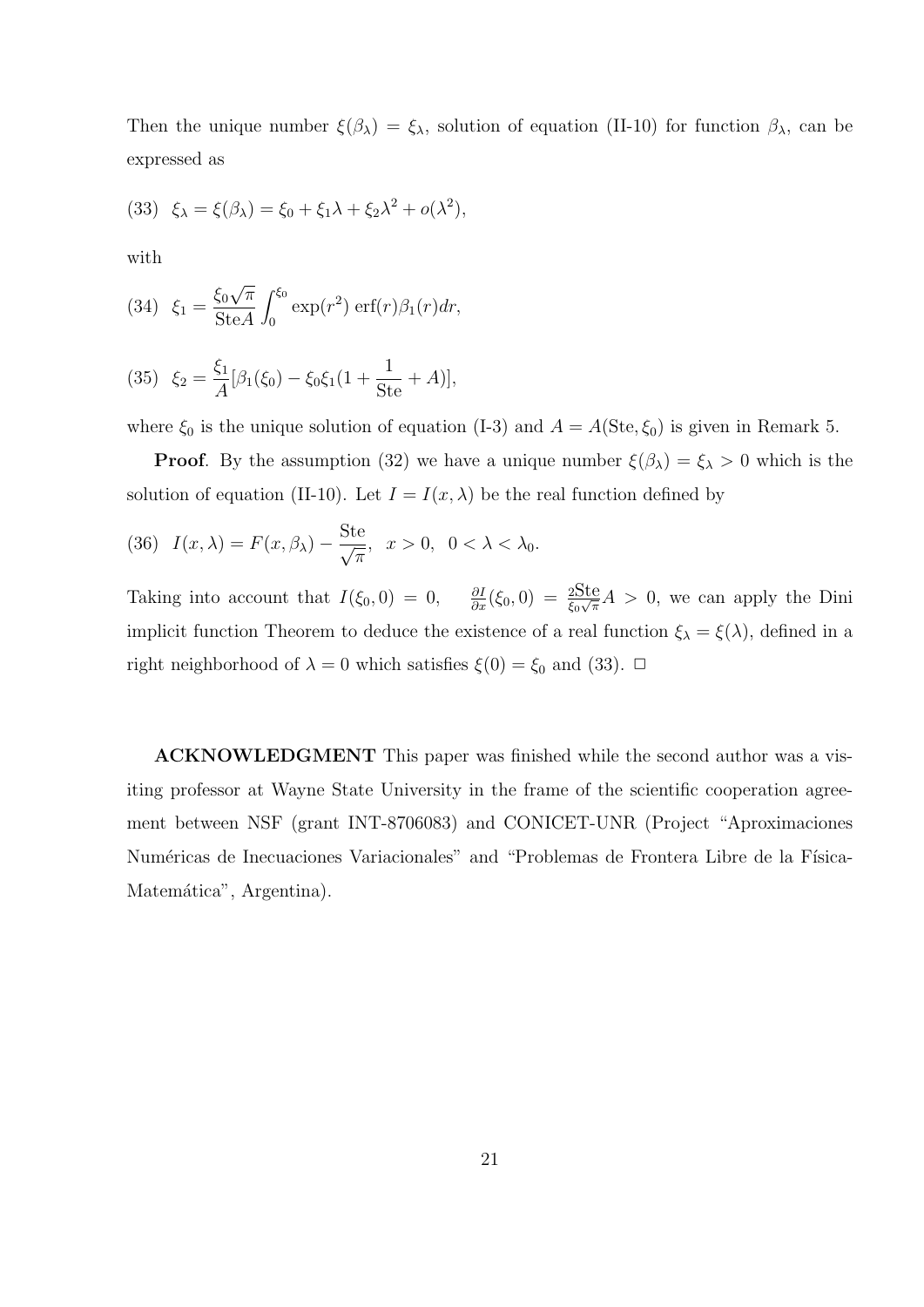#### **REFERENCES**

- **[1]** J.R. CANNON, "The one-dimensional heat equation", Addison-Wesley, Menlo Park, 1984.
- **[2]** H.S. CARSLAW J.C. JAEGER, "Conduction of heat in solids", Oxford University Press, London, 1959.
- **[3]** J. CRANK, "Free and moving boundary problems", Clarendon Press, Oxford, 1984.
- **[4]** C.M. ELLIOTT J.R. OCKENDON, "Weak and variational methods for moving boundary problems", Research Notes in Math. No. 59, Pitman, London, 1982.
- **[5]** A. FASANO M. PRIMICERIO, "General free-boundary problems for the heat equation", Part I and II, J. Math. Anal. Appl., 57 (1977), 694-723 and 58(1977), 202-231.
- **[6]** S.D. HOWISON, "Similarity solutions to the Stefan problem and the binary alloy problem", IMA J. Appl. Math., 40 (1988), 147-161.
- **[7]** G. LAME B.P. CLAPEYRON, "Memoire sur la solidification par refroidissement d'un ´ globe liquide", Annales Chimie Physique, 47 (1831), 250-2561.
- **[8]** H.G. LANDAU, "Heat conduction in a melting solid", Quart. Appl. Math., 8 (1950), 81-94.
- **[9]** L.I. RUBINSTEIN, "The Stefan problem", Translations of Mathematical Monographs, Vol. 27, Amer. Math. Soc., Providence, 1971.
- **[10]** J. STEFAN, " Ueber einige Probleme der theorie der W¨armeleitung ", Zitzungsberichte Kaiserlichen Akademie der Wissenschaften, Mathematisch-natur Wissenschaftliche Classe, 98 (1889), 473-484.
- **[11]** J. STEFAN, "Ueber die Theorie der Eisbildung, insbesondere ueber die Eisbildung im Polarmeere", Zitgungsberichte Kaiserlichen Akademie der Wissenschaften, Mathematischnatur Wissenschaftliche Classe, 98 (1889), 965-983. Annalen der Physik und Chemie, 42 (1891), 269-286.